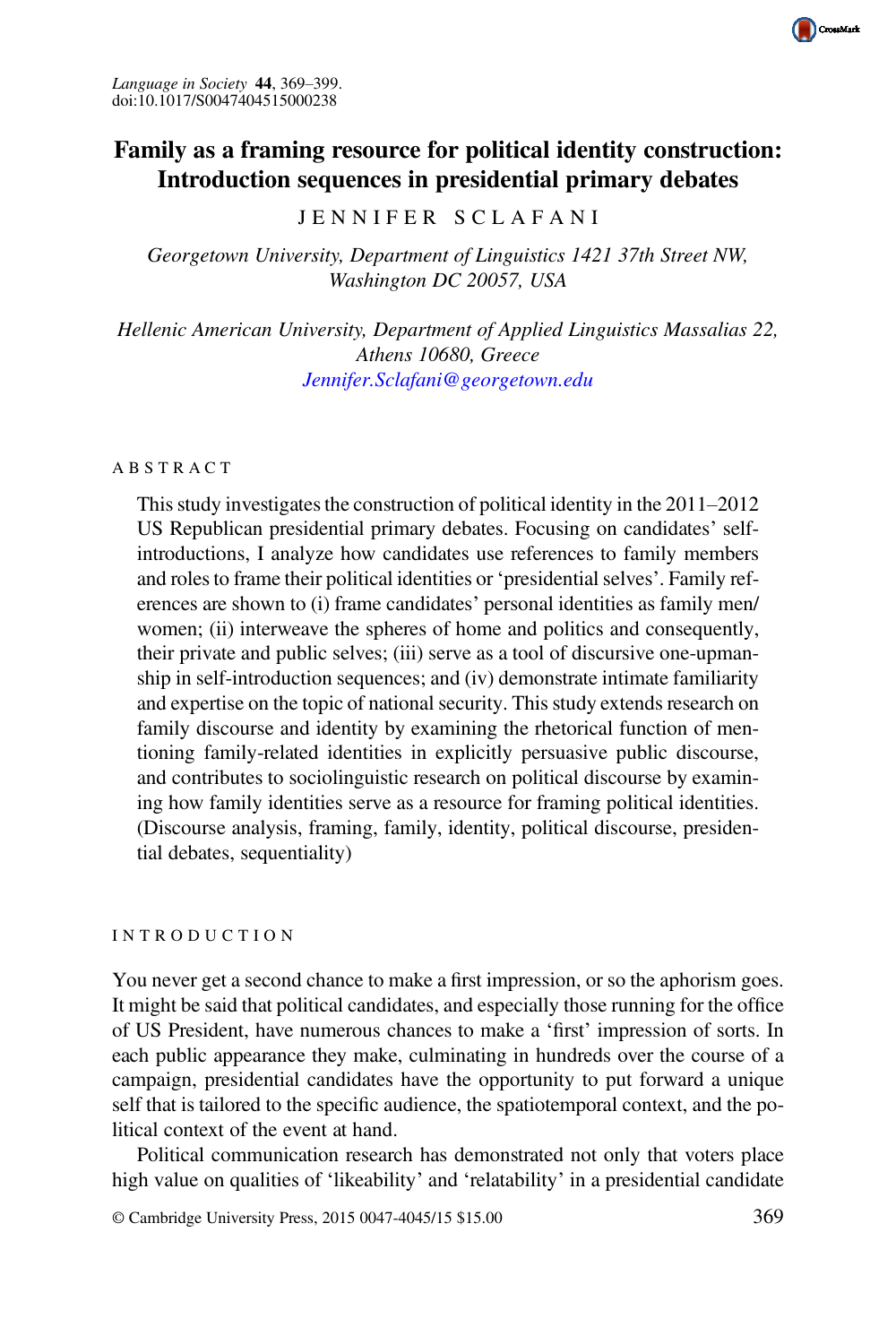(e.g. Aylor [1999](#page-29-0); Hacker [2004](#page-29-0)), but that voters value these and other personalityrelated qualities more than candidates' stances on policy issues when making voting decisions (Miller, Wattenberg, & Malanchuk [1986](#page-30-0)). While scholars in this field have acknowledged the co-constructed nature of a candidate's image by candidates, voters, and the media (e.g. Jamieson & Waldman [2003;](#page-29-0) Louden & McCauliff [2004\)](#page-30-0), the exact discursive and interactional strategies from which these images emerge have remained underspecified. Lempert & Silverstein's [\(2012](#page-30-0)) treatment of presidential campaigns has begun to address such issues from a linguistic and multimodal perspective, focusing on the concepts of 'message' and 'brand', which both allude to some sort of presidential self that voters would want to 'buy' (i.e. vote for), ostensibly because the candidates project themselves as relatable and recognizably consistent, both over time and in various spheres of their lives. The present study develops this line of inquiry by delving into the projection of presidential identity construction, specifically in primary debate discourse.

From an interactional sociolinguistic perspective, a candidate's potential to come off to voters as 'relatable' relies at least in part on his or her ability to accommodate (linguistically and otherwise) to each audience and context in various ways. At the same time, candidates face the opposing but equally important constraint the need to demonstrate consistency (in terms of selling their identity as a 'brand') —which places them in a double bind. Candidates who demonstrate consistency, both over time and between their public and private selves, are considered 'trustworthy'. A failure in this respect could jeopardize voters' impressions of a candidate's authenticity (Hacker [2004;](#page-29-0) Teven [2008](#page-30-0)), 'existential coherence' (Duranti [2006](#page-29-0)), or what Johnstone ([1999,](#page-29-0) [2009](#page-29-0)) has referred to as the 'ethos of self'—that is, 'the discursive enactment of epistemic and moral authority linked to a unique "lingual biography"' (Johnstone [2009:](#page-29-0)30). Indeed, challenges to presidential candidates' personae in recent years have often involved accusations of inconsistency, as has been evidenced in the rise of accusatory term 'flip-flopper' in media discourse (Lempert [2009;](#page-30-0) Lempert & Silverstein [2012](#page-30-0)).

This study considers one way in which US presidential candidates discursively navigate the competing forces of relatability and consistency as they construct their political identities—what I am calling *presidential selves*—in the personal introduction sequences of nationally televised primary debates. Departing from previous studies on debate discourse, this analysis also highlights the importance of sequentiality in debates by considering how candidates use framing resources made available in earlier turns of talk in order to outdo past candidates' self-presentations, or stray from patterns set by previous candidates in order to reframe what viewers should consider important when it comes time to judge these multiple presidential selves at the ballot box.

Using a subset of the series of twenty US Republican primary debates that took place between May 2011 and February 2012 as a corpus, I focus specifically on how candidates make reference to family members and family roles in their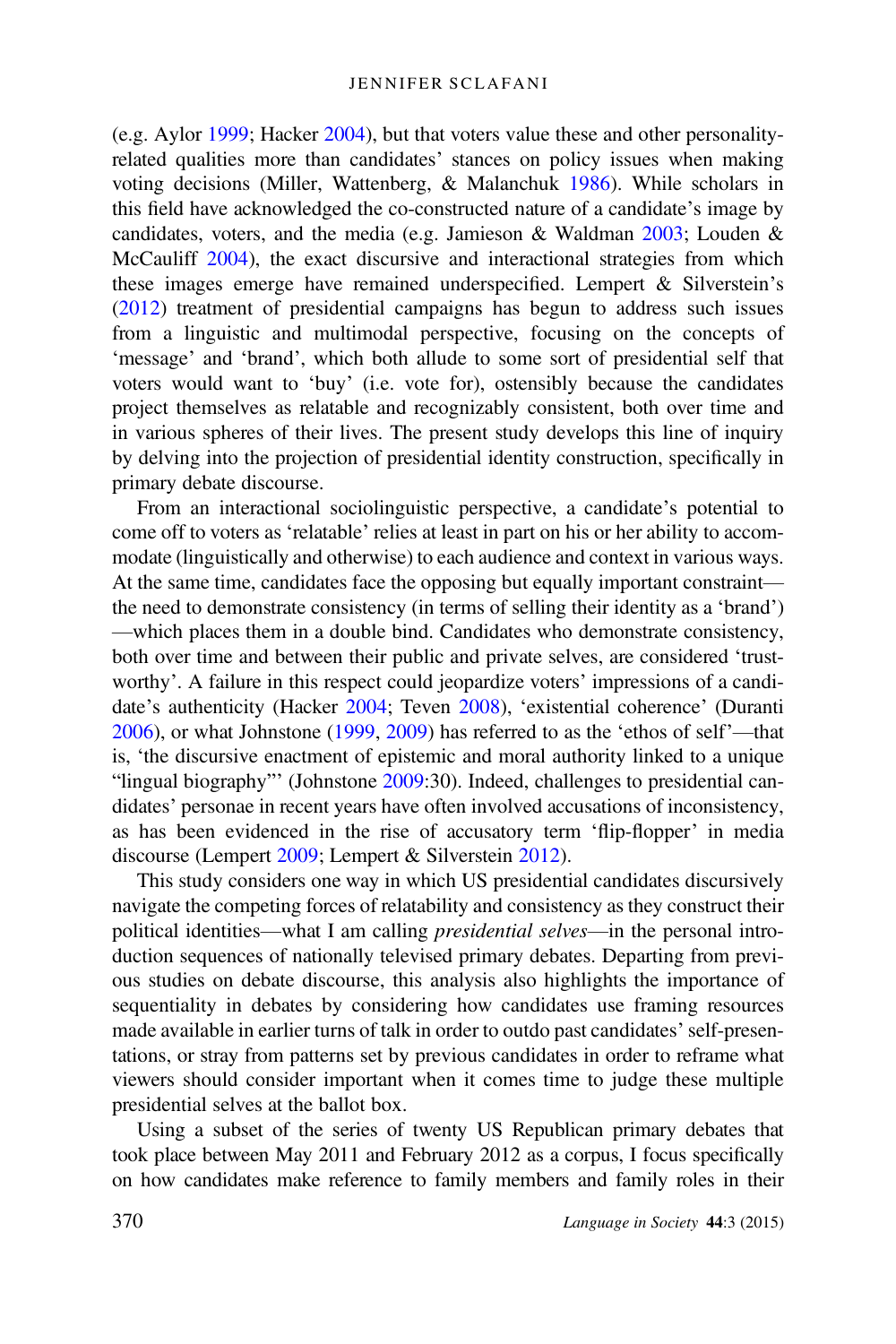self-introductions, and how these references are integrated with other elements of their introductions through syntactic, prosodic, and other linguistic means. I demonstrate that family references serve four functions: (i) they frame candidates' personal identities as family men/women, thus projecting relatability; (ii) they interweave the private sphere of home with the public sphere of politics and consequently, candidates' private and public selves, which projects consistency between different spheres of their lives; (iii) they serve as a tool of discursive one-upmanship when considered sequentially in introduction sequences, through which candidates project themselves as better family men/women, and thus better presidential candidates than previous speakers; and (iv) in a topically focused debate, they serve in constructing candidates as intimately familiar with, naturally committed to, and expertly positioned to deal with issues relating to national security.

In seven of the debates in the 2011–2012 primary series, presidential candidates were given the opportunity to introduce themselves to the viewing audience rather than being introduced by the debate moderator. I argue that these self-introductions are an ideal site to delve into the discursive construction of political identity because they not only serve as an important framing device for the remainder of the debate, but they also provide candidates with an opportunity to do any necessary identity repair-work by reframing their political identities, especially at points in which their ideal presidential self has been compromised or maligned by their own gaffes or attacks by other parties (e.g. their opponents, the mainstream media, or other interested parties).

I proceed in my analysis by first providing some theoretical background on framing and identity construction and then reviewing past research that has considered framing in relation to the construction of family and political identities. Next, I introduce the primary debates and describe the conventional structure of self-introductions. Then, I analyze self-introduction sequences in two debates: an early debate in the 2011–2012 campaign season on general issues, and a later debate focused on the topic of national security. I conclude by highlighting both similarities and differences in how candidates use family references as framing strategies in these two debates, and highlight the importance of considering the sequential position of self-introductions in this data when considering how candidates choose from a variety of possible resources in constructing their presidential selves.

#### FRAMING AND IDENTITY

Framing is a theoretical framework that has been widely applied in discourse analytical work focusing on individual and group identity construction and on the negotiation of interpersonal meaning. The notion of a 'frame' was first put forth by Gregory Bateson [\(1972](#page-29-0)) in his work analyzing the communicative signals of animal play behavior, and was developed by Erving Goffman [\(1974](#page-29-0)) in an effort to explicate the nature of human engagement in social interaction. Bateson and Goffman have defined a frame as the definition that individuals attribute to a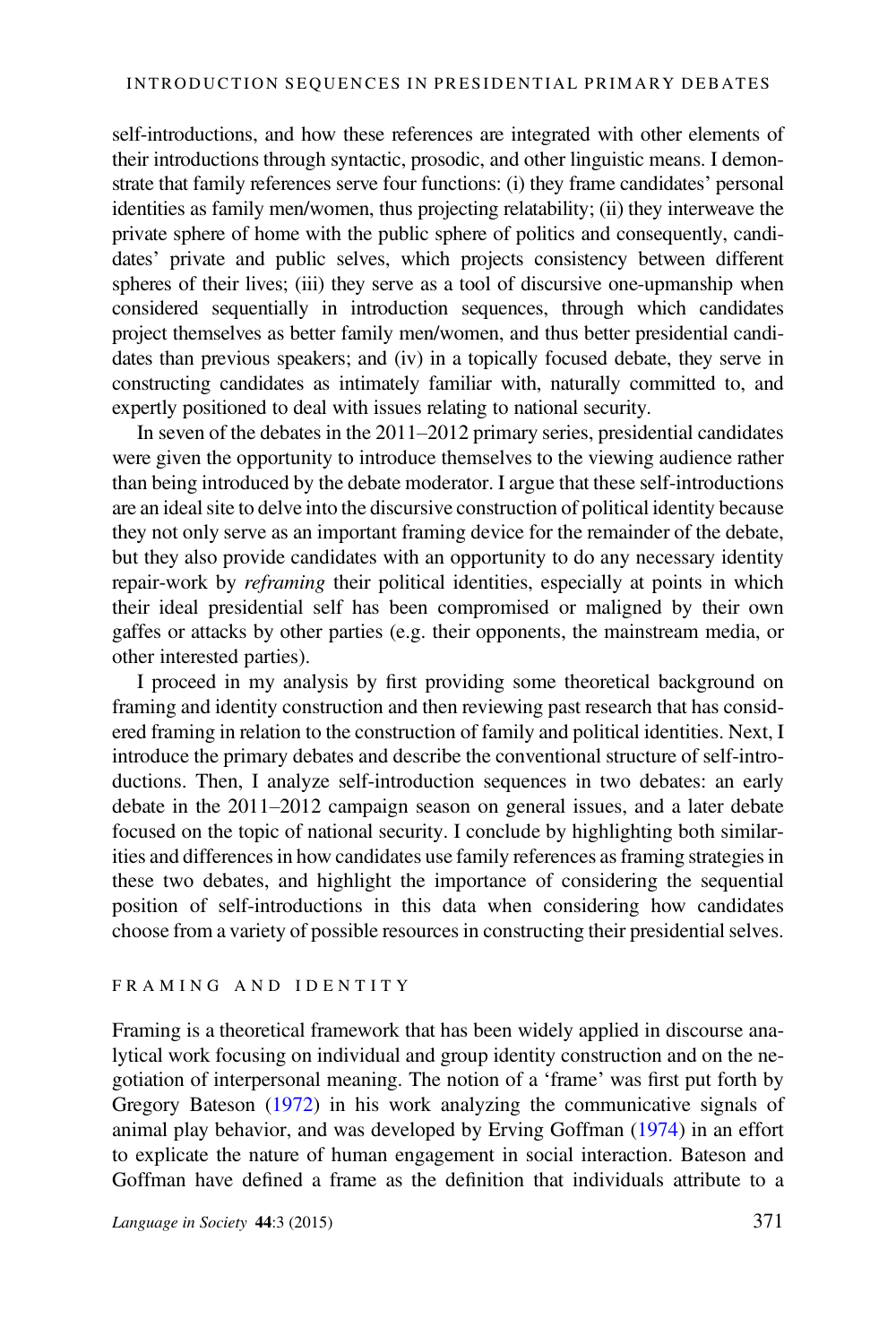situation—for example, 'this is play' or 'this is work'. Frames play a central role in structuring interaction because they provide an interpretive scaffold on which speakers and hearers rely in order to produce and interpret communicative meaning from linguistic, paralinguistic (e.g. pitch, volume), and extralinguistic (e.g. facial expressions, gesture) cues (cf. Gumperz [1982](#page-29-0) on contextualization cues and situated inference).

Frames not only play a central role in governing pragmatic interpretations of language use in the immediate interaction, but they also guide our expectations of what is to occur in the future of a given interaction, and they retrospectively shape our understanding of what has occurred in the past. Just as a physical frame that surrounds a piece of artwork delineates where the artwork begins and ends in space, an 'interactive frame', using Tannen & Wallat's [\(1993](#page-30-0)) terminology, can define a stretch of speech, delineating the beginning and end of a distinct communicative event in time—what Goffman [\(1974](#page-29-0):255) and Schiffrin [\(1987](#page-30-0):36) call 'brackets'. Personal introductions are one type of framing device that indicate the first bracket surrounding a communicative event (Schegloff [1968;](#page-30-0) Schiffrin [1977](#page-30-0)). For example, the parallel use of first names as opposed to formal titles and last names in personal introductions may frame a future interaction as a friendly, informal, or non-institutional encounter. Similarly, presidential candidates' self-introductions at the beginning of a debate are a framing device that sets the stage for the identities they will construct throughout the remainder of the debate.

Before proceeding with the analysis, it is useful to first distinguish how the terms frame and identity are used, and how they interact with each other. I use Tannen & Wallet's (1993:59) notion of an interactive frame, which they define as a 'definition of what is going on in interaction'. So when considering self-introductions as part of the larger speech event of the debate, we can say that they frame the debate by demarcating the beginning of the speech event, but they also help define viewers' understandings and expectations of the *identities* of the people engaging in the event. I define identity, following the work of Schiffrin [\(2002](#page-30-0):316) as a social role or institutionally defined category that can be filled by different people at different times. In my analysis, I also use the term sphere to describe the socially meaningful places in which particular social identities are conventionally enacted. My use of sphere draws specifically on Habermas' ([1989\)](#page-29-0) distinction between the *public* sphere, associated with the political apparatus of the state, and the *private* sphere, which has been historically associated with the home.<sup>[1](#page-28-0)</sup>

# FAMILY AND POLITICAL IDENTITIES

Framing and family-related identities have been discussed by numerous scholars, though most work has focused on the context of talk within the family (e.g. Schiffrin [1996](#page-30-0); Tannen, Kendall, & Gordon [2007](#page-30-0); Gordon [2009](#page-29-0)). Much of this work has focused on household-centered activities, though some work has also begun to consider the construction of family identities in other institutional contexts. For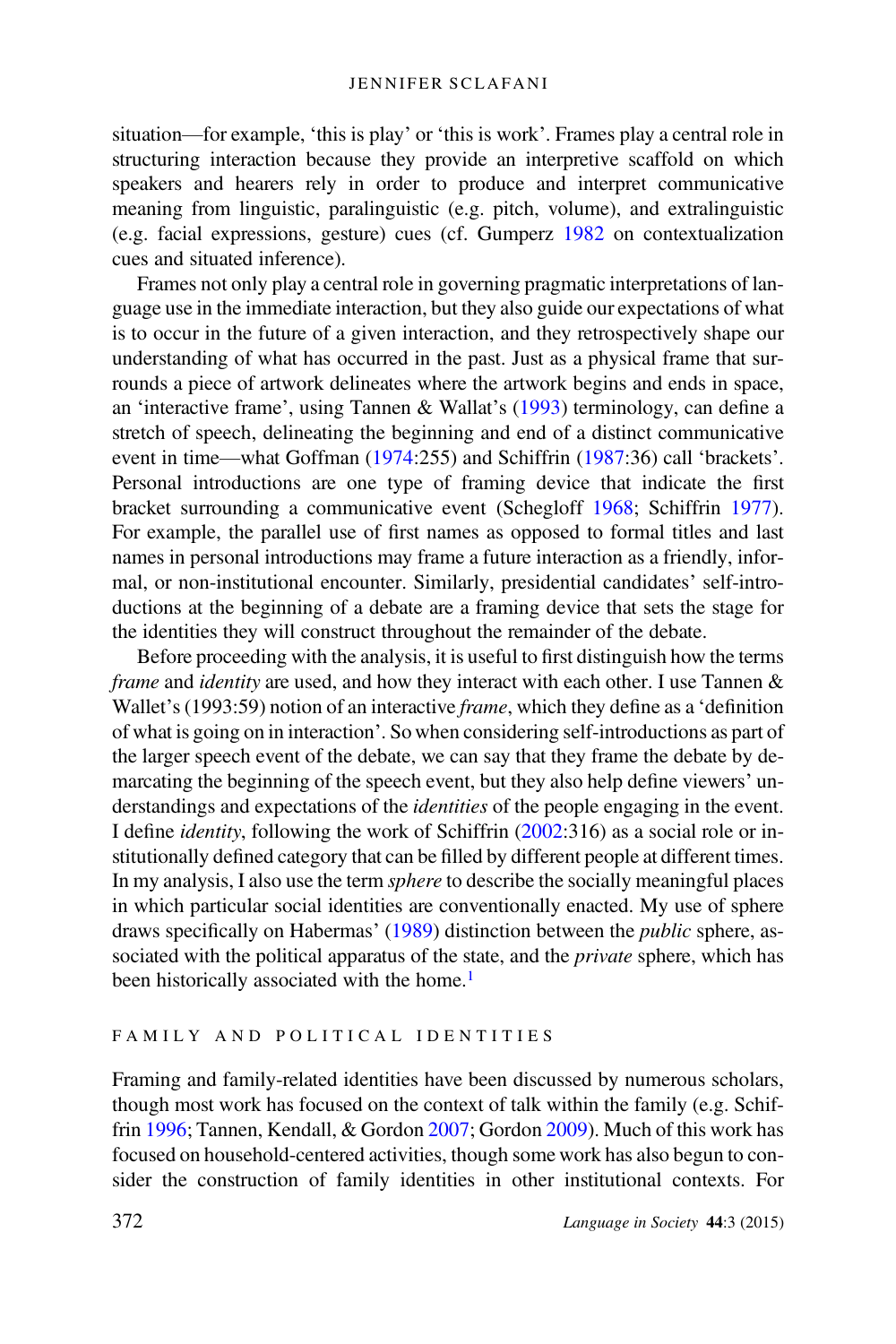example, Schiffrin [\(2002](#page-30-0)) has analyzed the construction of family identities as they unfold in a Holocaust survivor's life history narrative, focusing on how linguistic features like referring terms and reported speech work to construct the narrator as lacking agency in disparate contexts of her life—as an abandoned daughter and as a victim of the Holocaust. Schiffrin's detailed analysis of specific discourse strategies, like referring terms and reports of speech acts, demonstrate how specific types of referrals to family can play an important role in the construction of a 'survivor' identity.

Gordon, Tannen, & Sacknovitz [\(2007](#page-29-0)) provide a rare examination of a man's family-related identity construction outside the home, analyzing one father's references to his family members in the workplace as a resource for sociability and parental identity construction. Taking up themes explored in Kendall's ([1999,](#page-29-0) [2006\)](#page-29-0) earlier examination of a mother's parental identity construction, this study addresses the 'interpenetration' of the spheres of home and work that occurs when family talk occurs in the workplace. Gordon and her colleagues find that through the blending of these disparate spheres, a father uses his family-based identity as a discursive strategy for constructing not only solidarity with his coworkers, but also to display power and expertise as a parent (Gordon et al. [2007](#page-29-0):221–25).

Gordon [\(2009](#page-29-0)) takes up the concept of intertextuality (Kristeva [1967/](#page-29-0)1980, an elaboration of Bakhtin's [1986](#page-29-0) concept of double-voicing)—or the idea that all texts contain remnants of or are otherwise linked to other texts—and describes how intertextuality contributes to framing in family discourse. Dissecting Goffman's ([1974\)](#page-29-0) discussion of frame 'lamination', Gordon illustrates distinct types of frame interaction, including 'overlapping frames' (2009:116), where an utterance simultaneously indexes two or more distinct frames and associated meanings, and 'embedded frames', in which an utterance indexes both a more specific frame and a broader frame (2009:141; see also Gordon [2002](#page-29-0)). She illustrates how such frame interaction contributes to creating multiple-layered meanings in interaction and how intertextuality and framing contribute to 'family-making' (2009:189), or family identity construction. In the following analysis of introductions in presidential debates, I illustrate that candidates' family and political identities intersect in similar ways, and that candidates' self-projections as family members—especially as parents and grandparents—can serve to frame their political identities and bolster their claims of competence as national leaders.

Scholarly interest in the linguistic mechanisms of identity construction in political discourse has also grown in recent years. As part of a larger ethnographic study of language and politics, Duranti [\(2006](#page-29-0)) conducted a discourse analysis of candidates' constructions of their 'political selves' in congressional campaign debates, focusing on the use of narrative strategies for constructing 'existential coherence' and combatting charges of inconsistency. One central strategy Duranti identifies in constructing existential coherence is the act of linguistically casting one's current self as a 'natural extension' of one's past self—thus demonstrating consistency of character over time. This temporal consistency complements the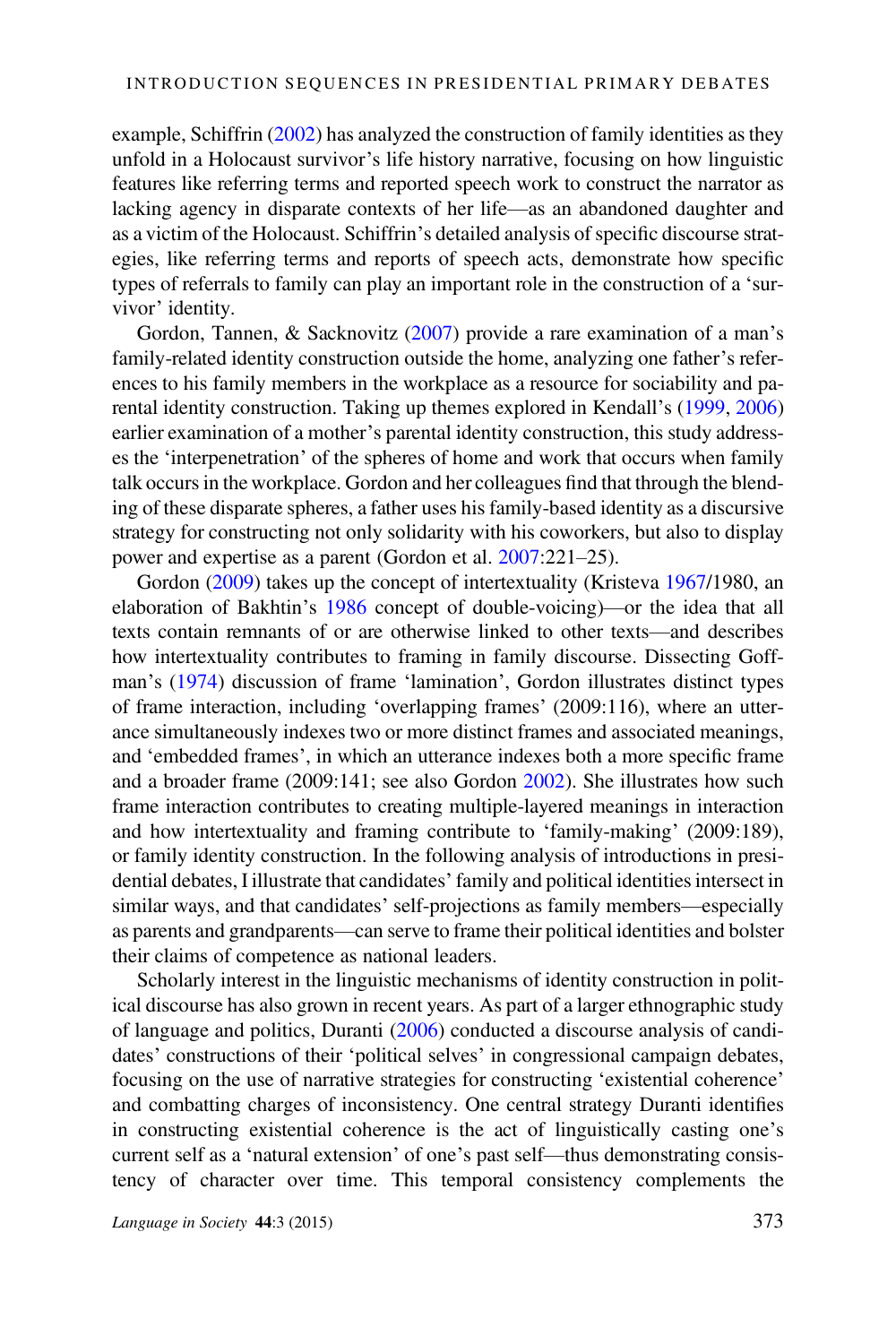consistency across public and private spheres discussed earlier in research on family identity construction. Duranti also analyzes how political candidates frame their status as 'independent' candidates, demonstrating that competing definitions for the term emerge through debate attacks and rebuttals. A similar semantic debate emerges in the corpus of data examined here over candidates' use of the word 'conservative', which has long been considered a central value of the US Republican party, but whose meaning has come into question in recent years as the party has struggled to redefine itself in response to changing demographics of the United States electorate.

Lempert ([2009\)](#page-30-0) also takes up the contestation of political consistency in his analysis of stance-taking and identity 'branding' in electoral politics. His analysis demonstrates how 2008 Democratic presidential candidate John Kerry contested accusations of 'flip-flopping' by counter-branding himself as a candidate of 'conviction' through discourse strategies such as repetition, parallelism, and the use of epistemic markers. In addition to demonstrating how such features function in the critical initial and final moments of debates, Lempert notes that presidential debates in general are widely understood by viewers as 'contests of "character", which prime viewers to read speech behavior in terms of what it reveals about the speaker' (2009:238). This insight emphasizes the need to further investigate the discursive mechanisms of political identity construction in this particular speech genre, especially in introduction sequences, which play an important role in framing candidate's identities for the remainder of the debate.

Lempert & Silverstein [\(2012](#page-30-0)) have built on the idea of candidate branding and messaging in American presidential political discourse, examining the magnified effects of temporarily going 'off-message' via gaffes and slips of the tongue in the age of mass mediatized politics. They also consider nonverbal cues that contribute to candidates' message and identity construction, such as President Obama's 'precision-grip' gesture (see also Lempert [2011](#page-30-0)), which they argue invites the viewer to not only perceive the politician's verbal message as 'sharp', but to view Obama himself as a rhetorically 'sharp' character. This work emphasizes the need for further consideration of how candidates actively manage their presentation of self in mass-mediated events like primary debates, and how they use serial appearances in order to do remedial identity work via reframing practices.

Other sociolinguistic studies of political interaction, such as Beck [\(1996](#page-29-0)) and Clayman [\(2001](#page-29-0)), have employed tools of conversation analysis, demonstrating that sequential aspects of talk and floor management in particular genres of political discourse have an important bearing on how political figures manage their identity construction in particular interactional contexts. Clayman ([2001\)](#page-29-0) examines question and answer pairs in political interviews, analyzing interviewees' overt and covert tactics of question evasion and the accompanying 'damage control' that accompanies interviewees' resistance to answering potentially identity-compromising questions. Clayman demonstrates that despite this remedial work interviewees must undertake to minimize the perception of evasion, politicians 'gain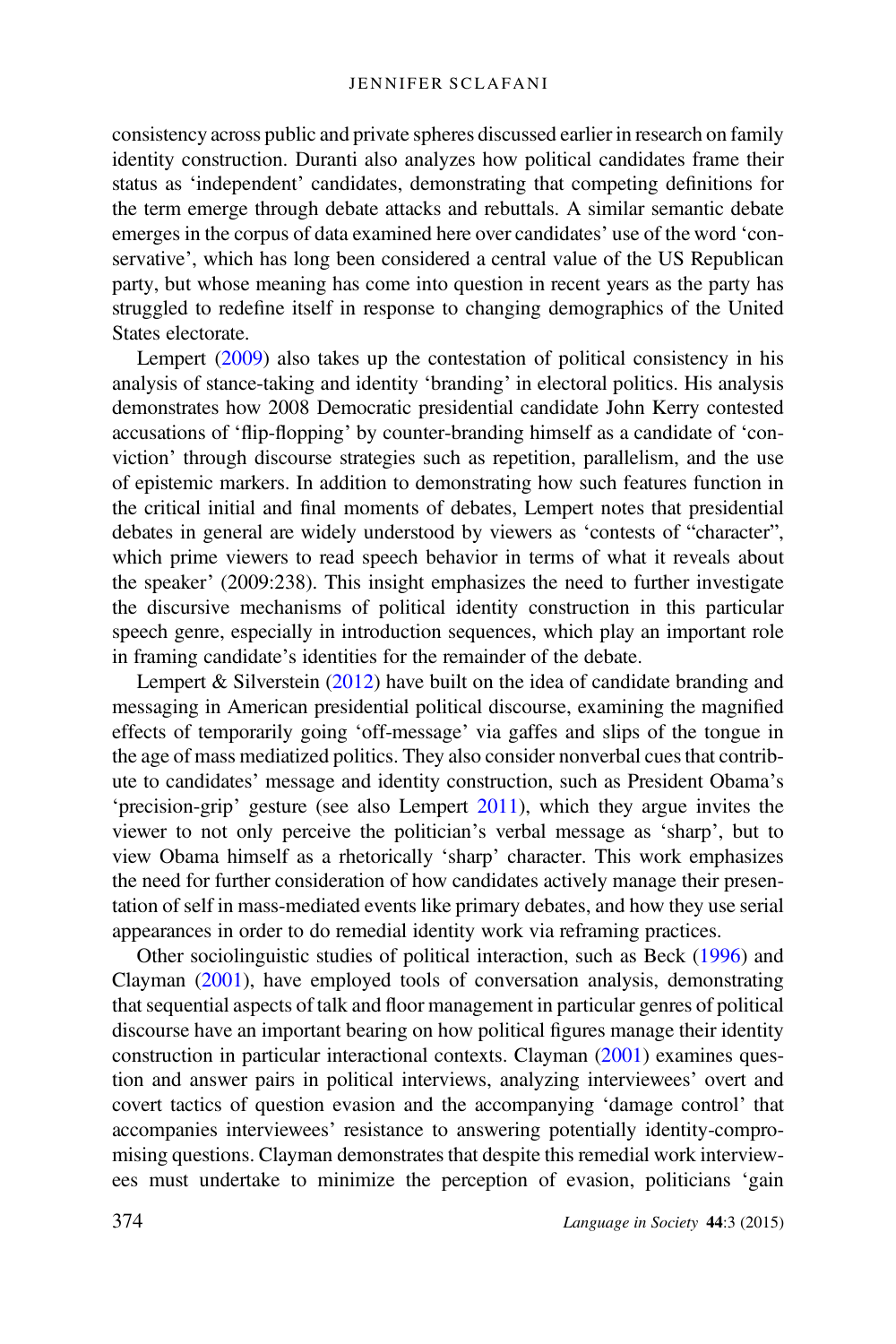substantial "wiggle room" for pursuing their own agendas even under the most persistent interrogation' (2001:439) by using such strategies.

Beck ([1996\)](#page-29-0) examines a similar phenomenon in a vice presidential debate, in which candidates have the rare ability to interact directly with each other rather than being moderated by a third party. She finds that the candidates' different styles of turn and floor management in the open-discussion format, and specifically, their interactional ability to present their own desired social face while trying to expose their opponent's weaknesses, has a significant impact on who is viewed in post-debate analysis as more 'vice-presidential'. This study points to the importance of examining how candidates orient toward their opponents' talk in debate contexts and the implications this has for how debate viewers consider them in terms of presidential qualities like 'relatability' and 'likeability'.

The present study builds on the body of literature examining both family and political identity construction, as well as conversation analytic approaches to political discourse, by examining how family resources are used in the construction of political identity in the tightly structured context of presidential primary debates. Specifically, I focus on specific linguistic resources including referring terms, syntactic constructions, cohesive ties, and speech acts that blend family and political identities, along with the private and public spheres in which they are normally enacted, in order to construct a presidential self that is relatable and consistent both over time and across various aspects of social life. When analyzed sequentially, family identity claims in self-introductions are also shown to serve as a rhetorical tool of one-upmanship demonstrating that each candidate is a 'better' family man/woman than previous candidates. In a topic-focused debate, family identity claims in self-introductions also serve as a tool for showing more intimate degrees of familiarity and expertise on matters of national security than previous candidates.

#### PRESIDENTIAL PRIMARY DEBATES

Debates are an interesting context for analyzing the construction of political identity because they differ on several levels from other widely studied genres of political discourse. In addition to being one of the few moments in which voters have a direct view of the candidates speaking extemporaneously at length in public, some features unique to the debate genre include: (i) the tightly controlled allotment of turns by debate moderators; (ii) the antagonistic genre of the debate, in which confrontational stances are considered the norm rather than the exception; and (iii) the complex participation framework (Goffman [1981\)](#page-29-0) of the audience: candidates must address their utterances simultaneously to the moderator, competing candidates, the local co-present audience, and the remote television audience, as well as the media, who can be expected to select, extract, and reproduce sound bites for an even wider audience.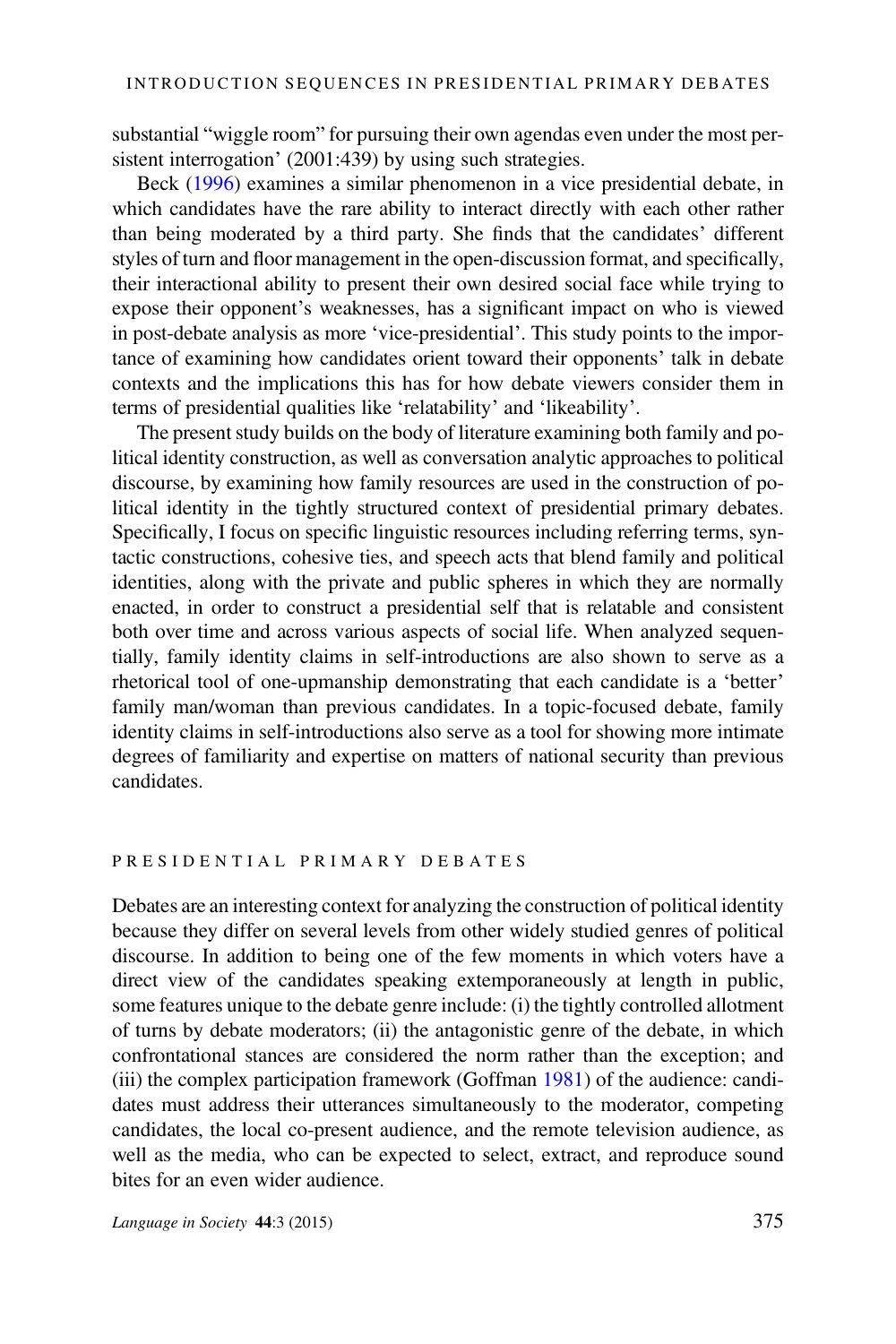#### JENNIFER SCLAFANI

Primary debates present a unique challenge to presidential candidates because unlike the general debates, in which political ideology plays a central role in differentiating candidates' identities, primary candidates must position themselves against several opponents from the same political party, who often hold similar views on various issues. Meanwhile, they must also position themselves against the candidate from the opposing party, against whom they hope to compete in the general election (in this case, the incumbent, President Barack Obama).

While scholars of political communication have examined certain aspects of debate discourse—for example, attack and defense (Benoit & Wells [1996\)](#page-29-0), humor (Stewart [2012\)](#page-30-0), and politeness (Dailey, Hinck, & Hinck [2008](#page-29-0))—these strategies have not been considered within a broader framework of identity construction. Furthermore, while agonistic discourse has been studied as a feature of sociability in everyday conversation (Schiffrin [1984\)](#page-30-0) and in the institutional contexts of journalism, education, and politics (Tannen [1998\)](#page-30-0), the question of how individuals manage a positive and affiliative presentation of self in ritually argumentative discourse, especially in public mass-mediated events, has still received little consideration. Furthermore, while it can be argued that family references as framing resources occupy a relatively minor role in the larger context of the primary debates, it should be recalled that the first family (and especially the first lady) plays a central role in constructing the larger image of the American presidency (Mayo [2000;](#page-30-0) Watson [2004\)](#page-30-0). Finally, considering the important sequential position of introductions and their role in bracketing the entire debate event, the fact that over one third (36%) of all the self-introductions in the debates examined here make some reference to family underscores the significance of family in the construction of presidential selves.

#### SELF-INTRODUCTIONS IN THE PRIMARY DEBATES

Although the importance of first impressions has been emphasized, it should be recalled that a candidate's self-introduction in a presidential debate is not truly a first impression in many ways. Even in the first debate of a campaign season, many candidates are not newcomers to the national political scene, and the electorate's awareness of each candidate's past record varies. At the beginning of the Republican primary debate season in June 2011, several candidates had already officially declared their candidacy and had been actively campaigning; others had at least established exploratory committees. Two candidates (Ron Paul and Mitt Romney) had been prominent candidates for the same office in prior election cycles (which factor into their present identity constructions, and especially the presentation of consistency). Other participants had held other political offices in the past, which are also alluded to in the introductions.

The debates in which candidates made self-introductions span the length of the 2011–2012 primary season, and all debates in this subset were hosted and sponsored by the cable news network CNN. The network had different co-sponsors in each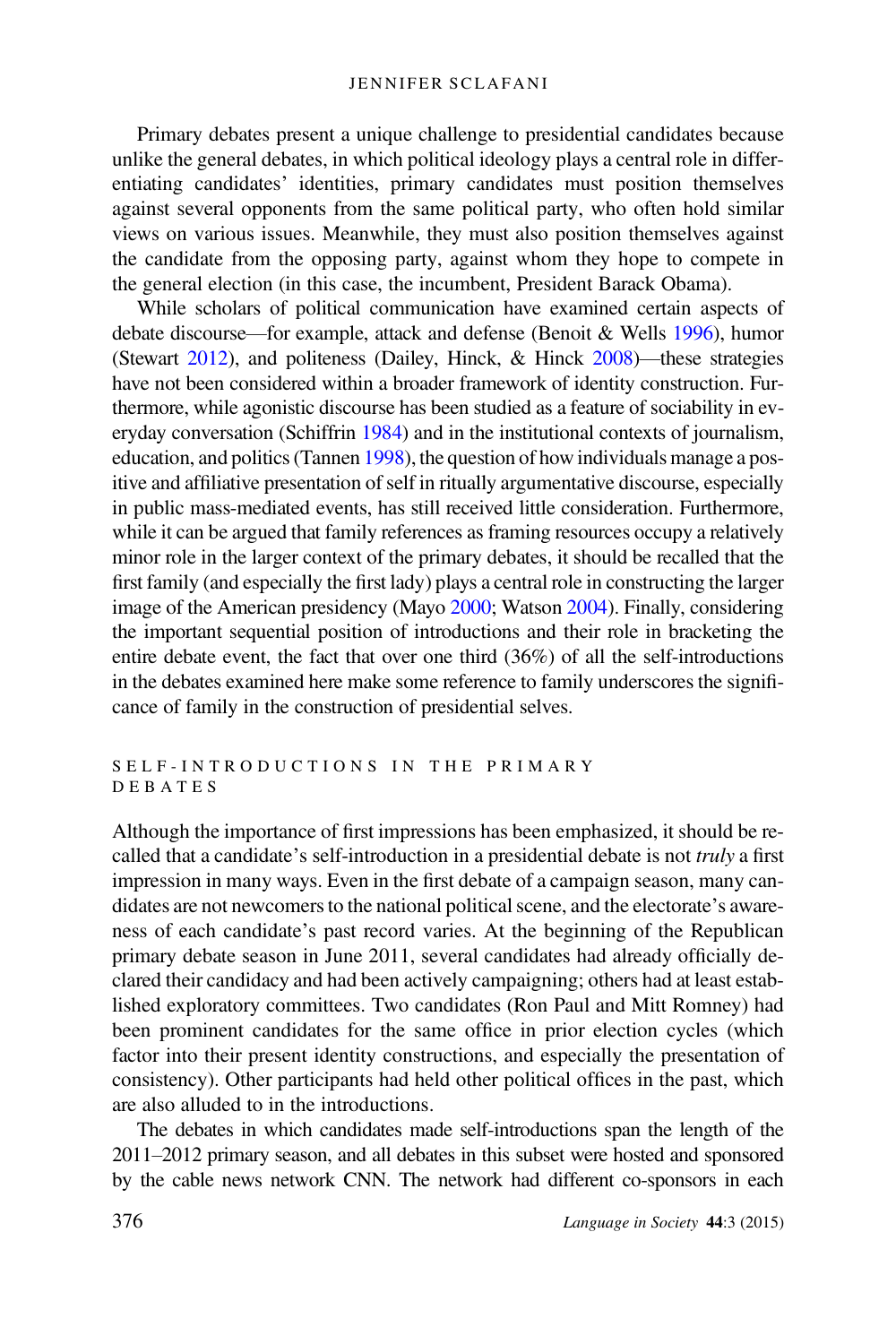debate, ranging from conservative research institutes (Heritage Foundation, American Enterprise Institute, Hispanic Leadership Network) to various state Republican parties (Arizona, Florida). While these co-sponsors constitute an audience factor that may influence speakers' constructions of self, the major sponsor remains constant.

Before considering the various discourse strategies that candidates use to frame their identities in debate self-introductions, it will be useful to first consider the structure of a standard or conventional self-introduction. First, let us start with what one might call a bare skeleton of a personal introduction. Early work in conversational analysis and interactional sociolinguistics has sketched out the important social and cognitive processes involved in personal introductions or opening encounters (e.g. Schegloff [1968](#page-30-0); Schiffrin [1977](#page-30-0)). Schiffrin [\(1977](#page-30-0):688) emphasizes two facets of cognitive recognition that take place before individuals come together in social interaction: (i) *categorical* identification, in which the individual is recognized as a member of a particular social (ethnic, gender, or other institutionally-based group), and (ii) biographical recognition, which constitutes personal identification. While these cognitive processes do not require overt signaling (linguistic or otherwise) for interaction to take place, individuals normally engage in some ritual 'identification display'. However, Schiffrin [\(1977](#page-30-0):680) maintains that identification displays play more than a ritual role in opening encounters: 'They externalize a correspondence between the appearance of a specific individual and an identificatory framework based on such an appearance which allows for personal identification', or in other words, they are an 'open assertion that an individual has "been seen"'.

Applying this integration of cognitive and social factors that underlie the structure of opening encounters to the current data, we can assume that since candidates have clearly been 'categorically' recognized by the audience by virtue of their position on stage as a participant in the debate, the self-introductions ritually confirm 'biographical' recognition, which would consist of, at a minimum, the candidates' name (Schegloff [1968](#page-30-0)). Indeed, nearly all the self-introductions begin with candidates stating their names, as illustrated below in  $(1)$ – $(7)$ .

- (1) Good evening I'm Tim Pawlenty (Deb2-0613-NH)[2](#page-28-0)
- (2) My name is Michele Bachmann (Deb5-0912-FL)
- (3) I'm Mitt Romney (Deb8-1018-NV)
- (4) I'm Ron Paul (Deb11-1122-DC)
- (5) I'm Rick Santorum (Deb17-0119-SC)
- (6) I am Ron Paul (Deb19-0126-FL)
- (7) I'm Newt Gingrich (Deb20-0222-AZ)

While this pattern may seem self-evident, it is important to point out any categorical or near-categorical patterns in order to highlight where and how variation in selfintroductory sequences does occur. It should also be noted that there are other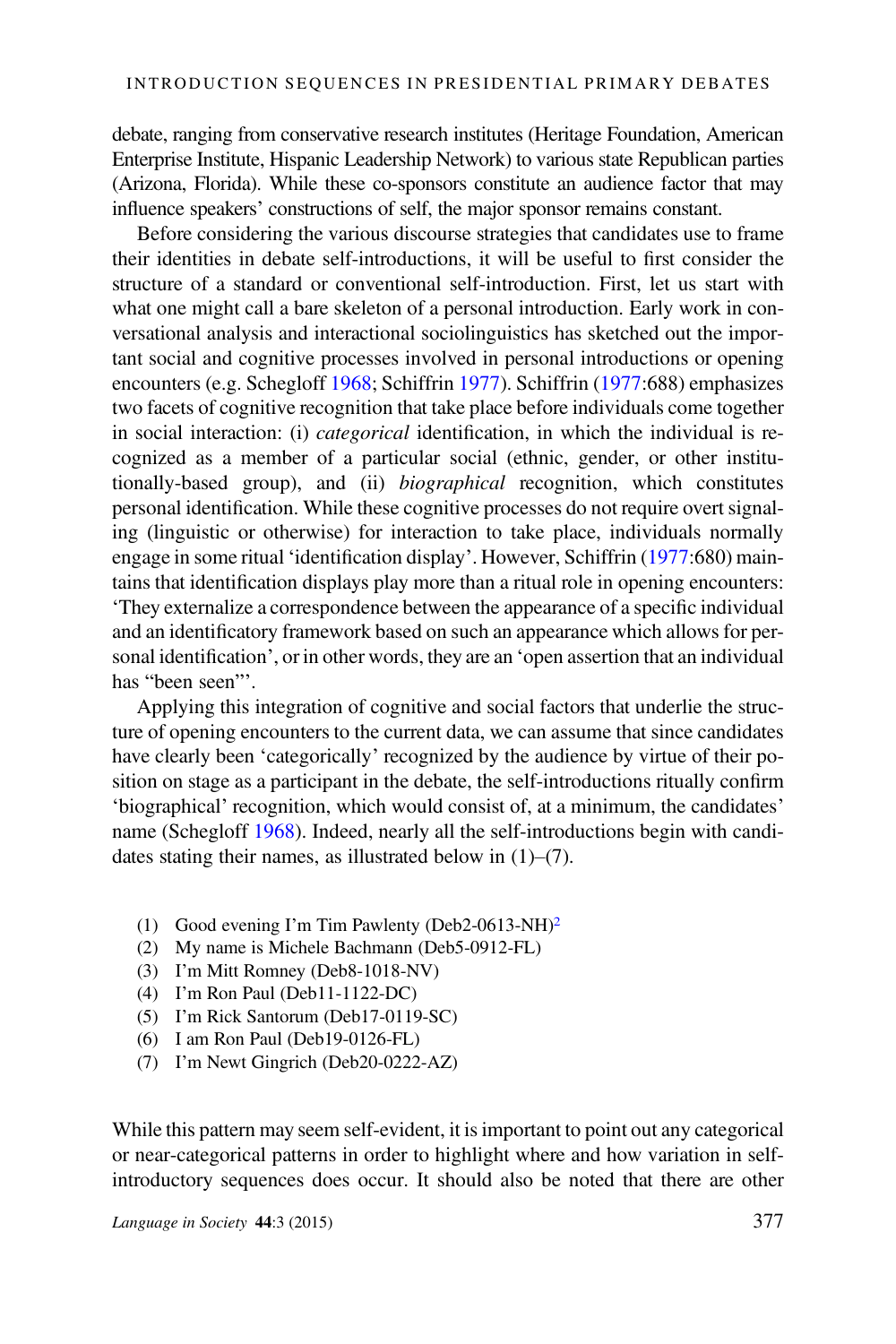expressions that nearly all self-introductions include (discussed below), and there is no introduction that consists solely of a candidate stating his or her name.

Another factor to consider when defining a conventional self-introduction is how it is elicited by the debate moderator. In each of the seven debates under consideration, not only does the moderator request specific information from participants and impose time constraints on the introductions, but he provides a model introduction as well. Examine how each moderator introduces, elicits, and models the candidate self-introductions.<sup>[3](#page-28-0)</sup>

- (8) John King (Deb2-0613-NH)
	- a. Now, we've asked for no opening statements.
	- b. However, we will continue a tradition from our past New Hampshire debates,
	- c. To ask each candidate in one short sentence,
	- d. Hopefully five, maybe six or seven seconds,
	- e. To introduce themselves to the voters of New Hampshire and the United States of America.
	- f. Let me begin with an example.
	- g. I'm John King with CNN.
	- h. I am honored to be your moderator tonight,
	- i. And I am thrilled to be back in Red Sox nation.
- (9) Wolf Blitzer (Deb5-0912-FL)
	- a. Now that the candidates are all in place,
	- b. It's time for the candidates to introduce themselves to our audience.
	- c. I'm asking them all to keep it very, very short.
	- d. Here's an example of what I have in mind.
	- e. I'm Wolf Blitzer,
	- f. And I'm usually in 'The Situation Room',
	- g. But tonight I'm thrilled to be at the Tea Party Republican presidential debate.
- (10) Anderson Cooper (Deb8-1018-NV)
	- a. Now that everyone is in place,
	- b. It's time for the candidates to introduce themselves to our audience.
	- c. All the candidates are going to keep it short.
	- d. Here's an example.
	- e. I'm Anderson Cooper.
	- f. I'm usually anchoring 'AC 360' on CNN,
	- g. But I'm honored to be here in Las Vegas at the Western Republican Presidential Debate.

The three moderators' elicitation and modeling strategies have a number of features in common. First, the moderators begin by announcing that it is time for candidate introductions (8a-e, 9a-b, 10a-b) and emphasizing that they should be brief (8c-d,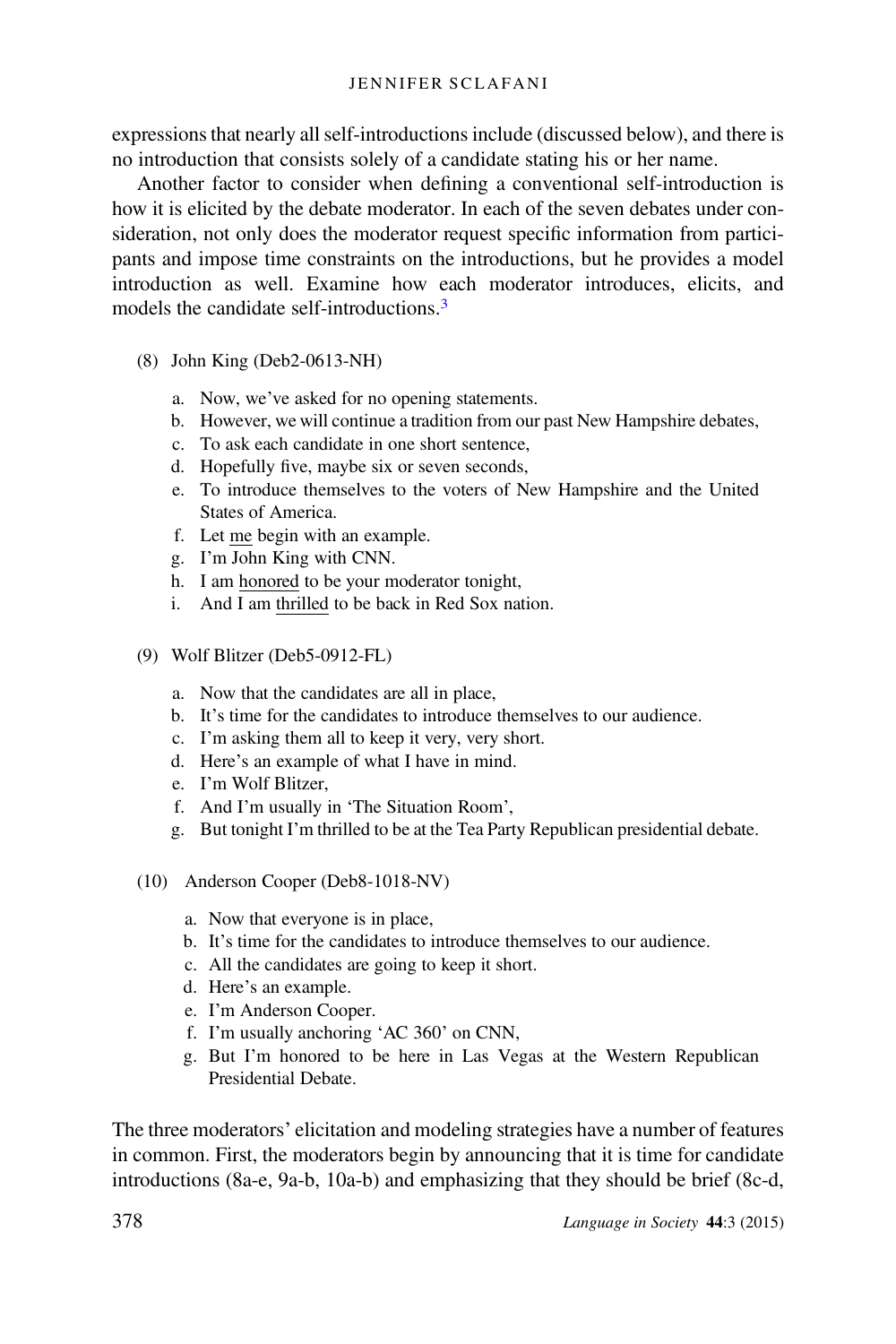9c, 10c). Then, each moderator provides an example by introducing himself (8g-i, 9e-g, 10e-g). Within the modeled introductory sequence, the moderators provide: (i) their names (8g, 9e, 10e); (ii) an account of their usual professional role and/ or affiliation with the network (8g, 9f, 10f); and (iii) an expression of positive evaluation toward their presence at the event.

These models set the stage for candidates' self-introductions by suggesting what information they might include (i.e. their name and professional role and affiliation) and an affective stance they might take up in their own introductions. Examining all self-introductions across the seven debates (forty-one in total), we find that nearly every introduction contains a reference to the candidate's name (39/41, or 95%), and approximately half (21/41, or 51%) make reference to the candidate's present or former professional role or affiliation. Candidates also frequently express a positive affective stance toward their participation in the debate (16/41, or 39%).

There is much more, though, that candidates include in these short introductions: they talk about their accomplishments, their beliefs, their plans for the country, and perhaps surprisingly, but quite frequently, their families. In fact, the most frequent additional information provided by candidates in self-introductions involves references made to family members, including parents, spouses, siblings, children, inlaws, and grandchildren. Fifteen of the forty-one (36%) self-introductions make some reference to the candidate's family members or family roles (i.e as a father, mother, grandparent, etc.). Despite some surface-level similarities in these references to family members and roles, they differ in the way that they are syntactically incorporated into the remainder of the introduction, in the way that they serve to draw distinctions between the candidates and their opponents, and in how the candidates discursively connect their family members and roles to various qualities associated with a presidential self.

I illustrate below how these family references serve in framing political identity in candidates' self-introductions, focusing on discursive strategies such as referring terms, syntactic coordination, prosodic cues, and negation through which candidates integrate referrals to their family to other aspects of their presidential selves in two of the primary debates containing self-introductions. The first (Deb2- 0613-NH) took place in New Hampshire early in the primary season and covered a variety of issues; the second debate (Deb11-1122-DC) occurred in Washington, DC nearly five months later, just over a month before the nation's first caucuses and primaries would occur, and focused on the topic of national security.

## FAMILY REFERENCES AND FRAMING IDENTITY IN AN EARLY INTRODUCTORY DEBATE

Not surprisingly, more references are made to family in self-introductions in the earlier primary debates, at which point the candidates are relatively unknown to their audiences. Providing information about family in earlier debates can be considered a display of categorical identification through the basic societal institution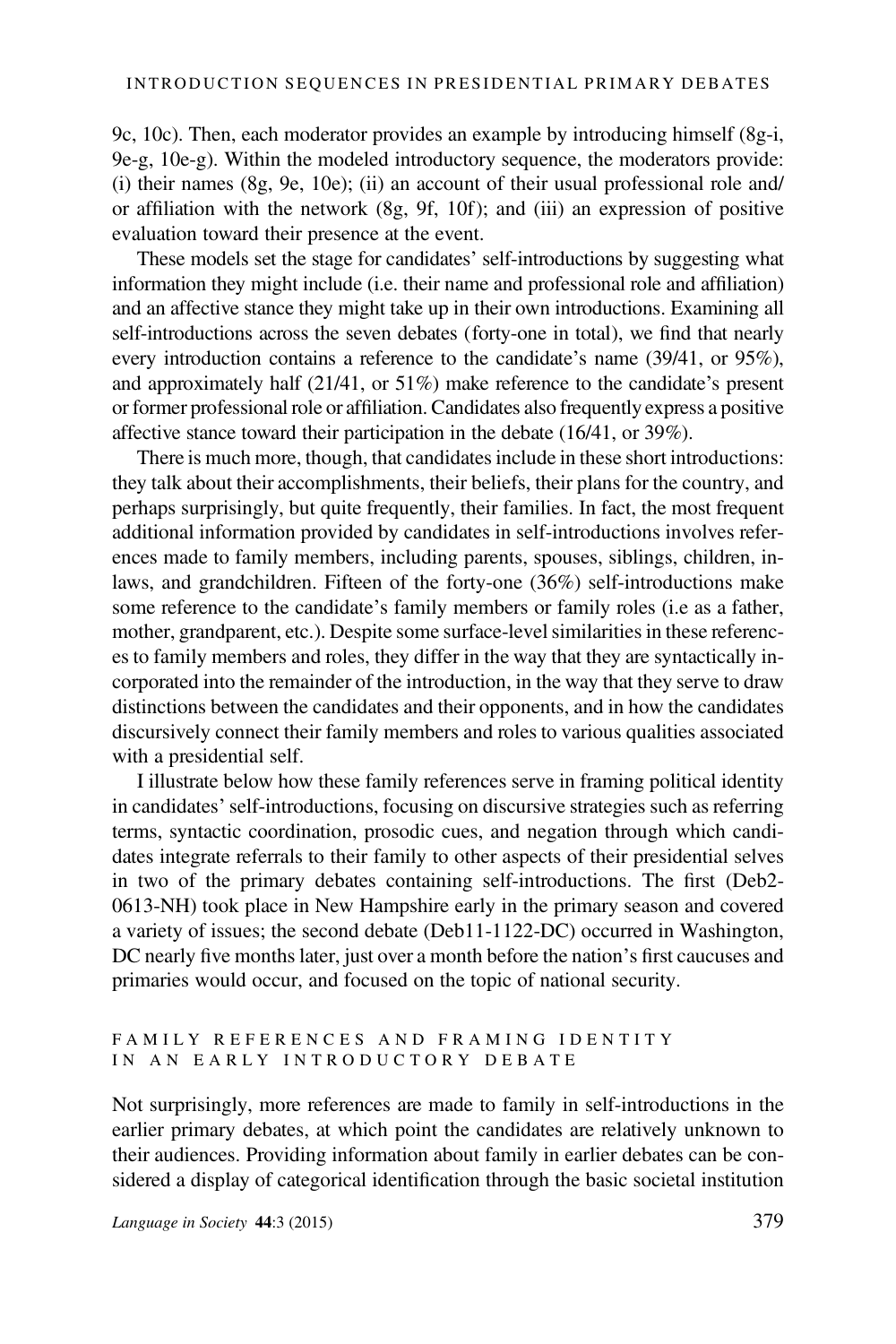of the family. In terms of framing, the use of family-based membership categorization devices (Sacks [1992\)](#page-30-0) serves to frame the candidates' identities not in their roles as political figures in the public sphere, but in their familial roles in the private sphere of the home.

In the first debate that allowed self-introductions (Deb2-0613-NH), five of the seven candidates made reference to their families. Rick Santorum is the first candidate to introduce himself.

#### (11) Rick Santorum

- a. Hello, New Hampshire.
- b. I'm Rick Santorum.
- c. I served twelve years representing Pennyslvania in the United States Senate,
- d. But I also have substantial executive experience,
- e. Making tough decisions and balancing budgets and cutting spending.
- f. Karen and I are the parents of seven children.

Santorum begins by introducing himself in a way that closely resembles the moderator, John King's model in (8) by providing his name and some relevant professional experience. He concludes his introduction in (11f) with a family reference: "Karen and I are the parents of seven children." By first mentioning his wife by name in the coordinate noun phrase *Karen and I*—thereby constructing a 'with' (Goffman [1971\)](#page-29-0)—Santorum provides less information than would normally be required for a first-mention of a new referent (Prince [1981;](#page-30-0) Ariel [1990](#page-29-0)). The predicate of the sentence, however, identifies Karen as the mother of his children, with the implicature that Karen is his wife. Through these referential strategies, Santorum not only constructs himself as a family man, $4$  but on an intimate level with the audience via what Brown  $\&$  Levinson [\(1987](#page-29-0)) call 'positive politeness strategies'—revealing private information and using first names. Santorum thus frames his identity not simply as an individual in a political office with demonstrated expertise in the executive role that he is vying for, but as an integral member of society's most basic unit—the family.

Although the moderator has officially modeled an introduction for the candidates, Santorum's self-introduction arguably plays a more important role in setting up a pattern for the following candidates' introductions, which Myers [\(2006](#page-30-0)) has demonstrated in his analysis of sequential factors and identity construction in personal introductions in the context of focus group settings. In this debate, Santorum's establishment of the family as relevant in the framing of political identity is immediately taken up in the following introduction by Michele Bachmann.

(12) Michele Bachmann

- a. Hi, my name is Michele Bachmann.
- b. I'm a former federal tax litigation attorney,
- c. I'm a businesswoman,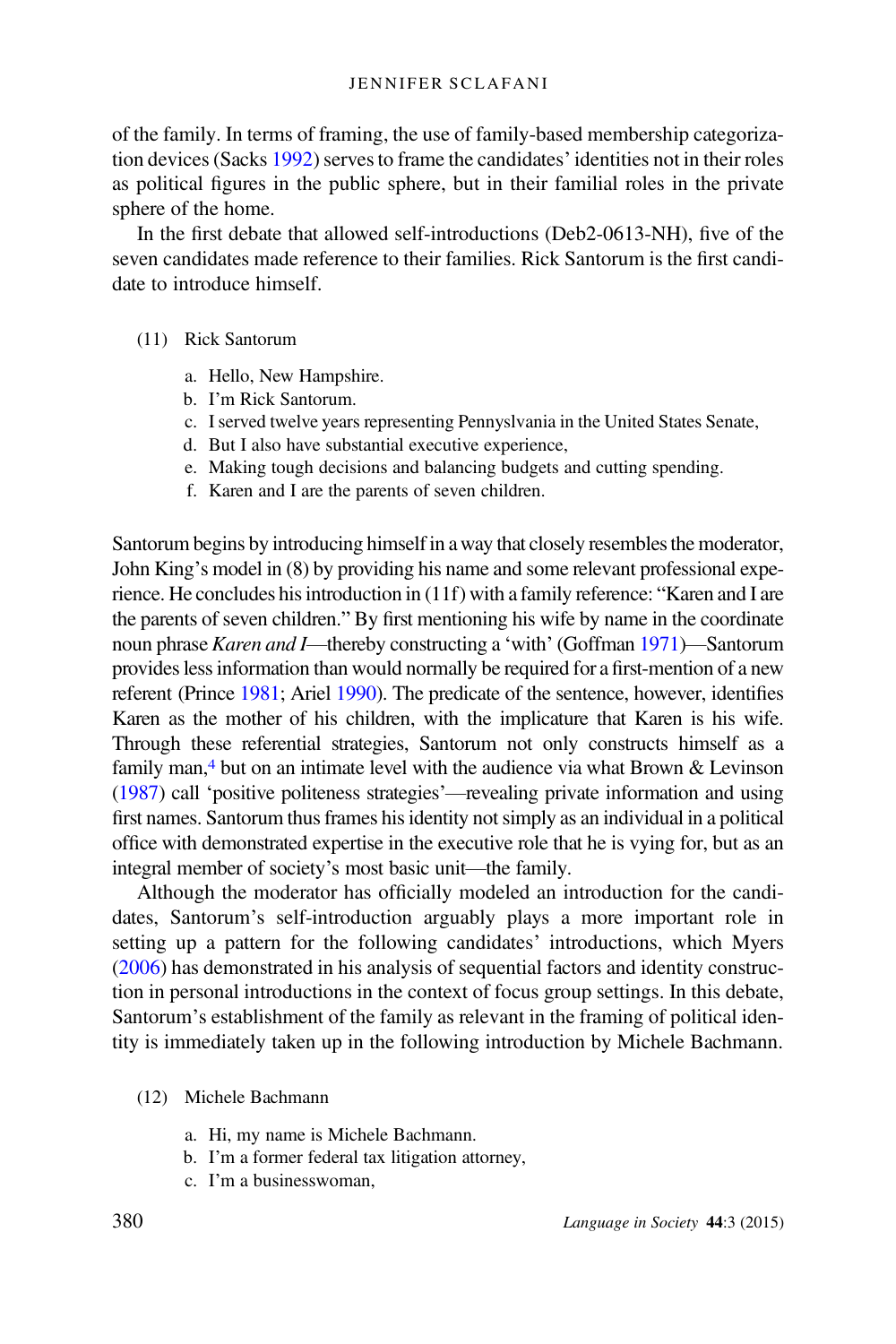- d. We started our own successful company?
- e. I'm a member of the United States Congress,
- f. I'm a wife of thirty-three years,
- g. I've had five children,
- h. And we are the proud foster parents of twenty-three great children,
- i. And it's a thrill to be here tonight in the 'Live Free or Die' state.
- j. Thank you.

Bachmann's introduction follows the sequential structure set up by Santorum. She begins by stating her name (12a), follows with a description of her past and current professional roles (12b-e), and continues by providing information about her family. However, Bachman's references to her family-related identities (12f-h) are syntactically and prosodically incorporated into the rest of her introduction, unlike Santorum's, and appear as units in a list of accomplishments. The syntactic construction she uses to provide information—I'm a...—is repeated four times: to refer to (i) her former profession (12b); (ii) her current profession; (iii) her current political role (12c,e); and (iv) her familial role (12f-h). The syntactic parallelism and coordination across these different time periods and spheres of her life blends multiple facets of her identity—familial, professional, and political—and their corresponding public and private spheres.

In addition to the syntactic parallelism in this excerpt, there is further discursive fusing of identities in Bachmann's self-introduction: She uses the inclusive pronoun we (12d) as she refers to the company she started. Again, this firstmention of other individual(s) in her introduction contains less information than the discourse requires for the audience to identify part of the referent we without specific prior knowledge about Bachmann. While we could refer to any potential business partner(s), the next reference to we  $(12h)$  narrows its possible referents as she identifies herself and her husband as the foster parents of twenty-three children. While her husband is neither mentioned by name or by another membership category explicitly (e.g. as husband or father), he is indirectly referenced via its relational opposite—wife (12f).

Bachmann's integration of her family-related identities in her introduction constructs continuity within this self-introduction frame established by Santorum, but she also uses family references to one-up his identity claim as a family man: Bachmann not only has five children of her own (again, more than the average American family), but has cared for an unusually large number of foster children. The reference to foster children also contributes to a subtle but more complex integration of identities in Bachmann's self-introduction when one considers that foster children are both family members and wards of the state: her identity claim as a foster mother emphasizes that she is not just a mother and a legislator, but that her role *as* a foster mother has also been ratified *by* the state. Bachmann's introduction contrasts that of Santorum not only by blending identities related to the private and public spheres through syntax, prosody, and referring terms, but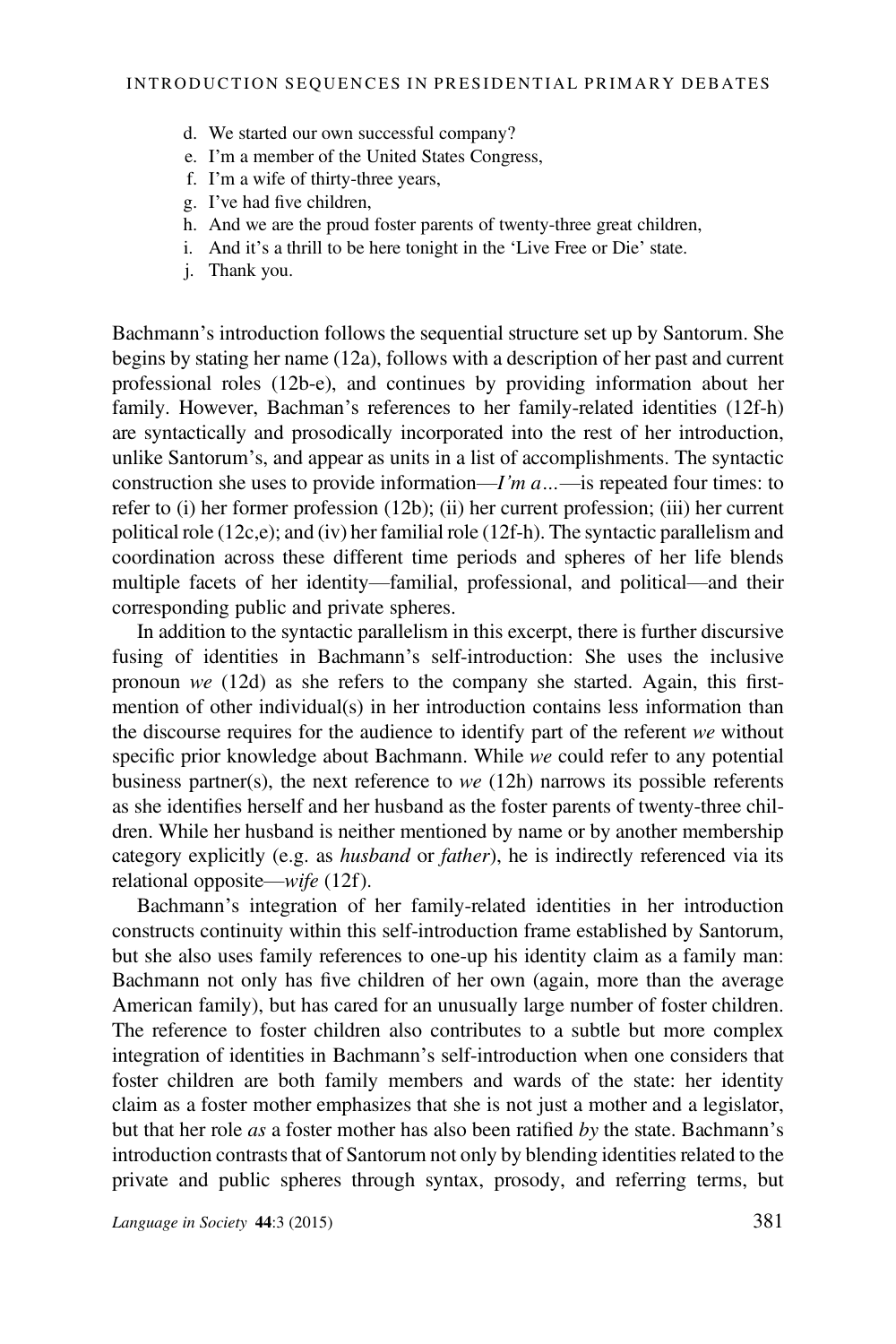## JENNIFER SCLAFANI

through reference to an additional identity category that fuses the public and private spheres.

Newt Gingrich introduces himself next, making no reference to family.

- (13) Newt Gingrich
	- a. I'm Newt Gingrich,
	- b. Former Speaker of the House.
	- c. And when fourteen million Americans are out of work,
	- d. We need a new president to end the Obama depression.

Gingrich's lack of reference to family members or family-related roles can be viewed as a reframing strategy in this introduction sequence that orients the audience away from viewing the presidential candidates in their identities as family men/women in the private sphere, and toward a frame that relates to their political identities in the public sphere. In other words, Gingrich could be interpreted here as saying, 'Let's get down to business'. Interestingly, Gingrich does have a wife and children that he could refer to in his introduction. However, considering Gingrich's widely publicized personal history—he has married three times and has had extramarital affairs—any claim to a family identity in this context would highlight inconsistency in his private life (not to mention moral shortcomings). Such a mention may also cast doubt on his claims to consistency in his public life, which could be detrimental to presenting a viable presidential self in this context.

Mitt Romney follows Gingrich in the introductory sequence, and reinstates the earlier framing of presidential identities by making several references to his family members. Like Bachmann, he blends the private and public spheres of the home and political office, and with it, family and political identities.

# (14) Mitt Romney

- a. I'm Mitt Romney,
- b. And it's an honor to be back at Saint Anselm.
- c. Hopefully I'll get it right this year?
- d. And uh appreciate the chance to be with you
- e. And to welcome my wife and uh,
- f. I have five sons as you know,
- g. Five daughters-in-law,
- h. Sixteen grandkids.
- i. The most important thing in my life,
- j. Is to make sure their future is bright,
- k. And that America is always known as the hope of the Earth.
- l. Thank you.

Again, Romney's extensive references to family members (14e-h) serve as a power maneuver that one-ups previous candidates in terms of his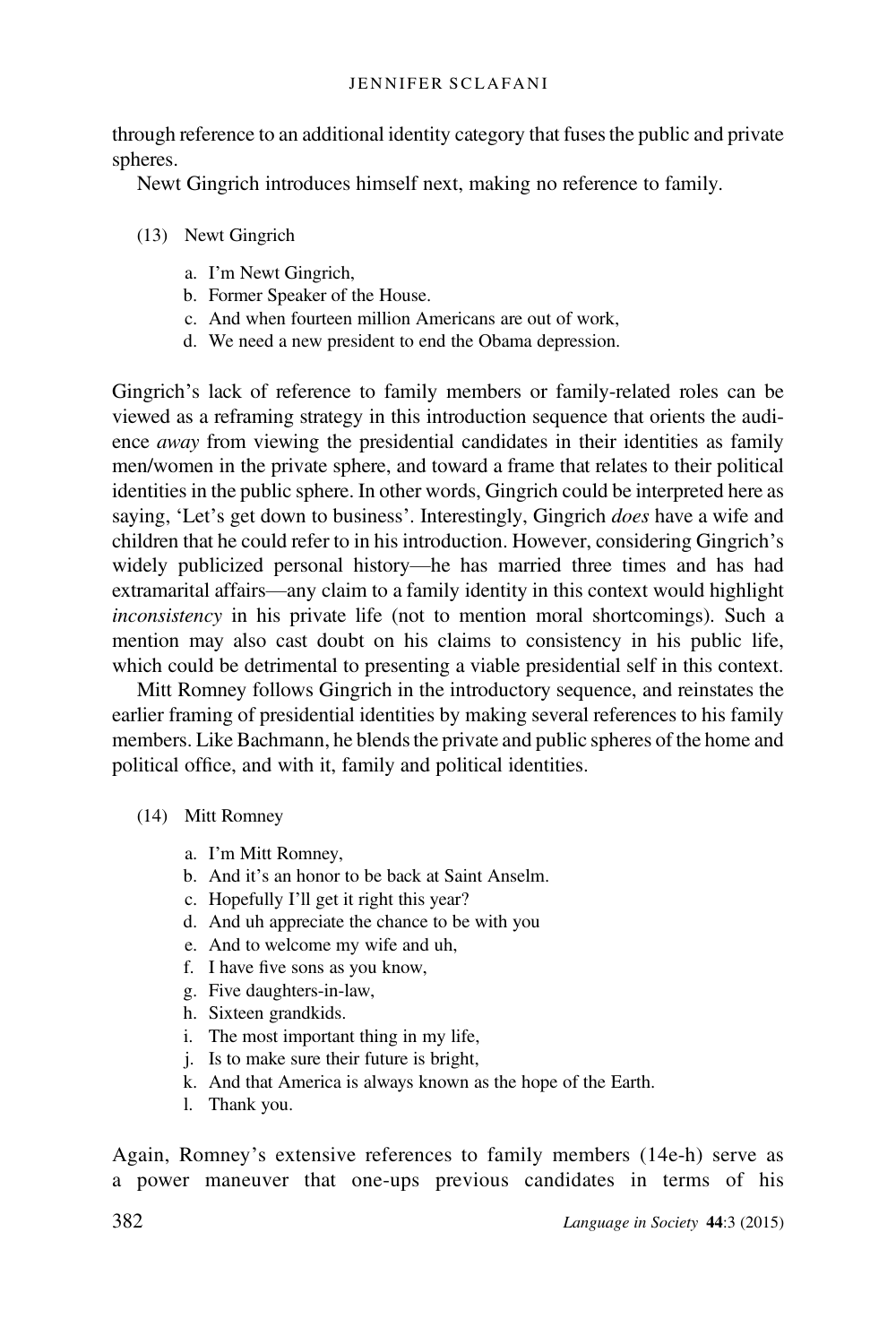identity claims as a family person. Not only does he mention his immediate nuclear family in his introduction, but also his in-laws and grandchildren. The family references are also syntactically incorporated into the remainder of his introduction: His first-mention of his wife (14e) is prefaced by the discourse connective *and*, marking continuity between different spheres of his life and aspects of his identity. Furthermore, Romney does not simply declare his marital status as previous candidates did, but welcomes his wife to this particular event. This speech act blends both private and public spheres and family and political identities, as his wife is metaphorically greeted into this nationally televised political event. As he mentions his five children (14f), he adds "as you know", indicating that this information is previously established common ground with the audience, contributing toward constructing an identity as a seasoned and wellknown candidate in contrast to other relative newcomers to the race. This is supported by other linguistic markers in Romney's introduction, including his statement that it is an honor to "be back" at St. Anselm College (14b), and his humorous self-deprecatory statement "Hopefully I'll get it right this time?" (14c), which references his unsuccessful prior run for the same office.

Romney can also be considered to one-up previous candidates in terms of family-based identity claims by introducing his role as a grandfather—the first thus far in this introduction sequence. When Romney declares that "the most important thing" in his life is to "make sure their future is bright, and that America is always known as the hope of the Earth" (14j-k), his political and family identity claims are blended in a more complex relationship than the introductions examined previously. The two propositions that he refers to here—(i) their future is bright; and (ii) America is always known as the hope of the Earth—are connected syntactically via and in a two-part predicate modifying the singular subject (14i). Through this syntactic construction, Romney portrays the future of his own grandchildren as being intricately tied to the future of the nation at large. As a grandfather, he is responsible for ensuring a promising future for his offspring, and as a president, he is responsible for ensuring a promising future for his metaphorical offspring—the youth of the nation. Through this interpenetration of the private and public spheres, Romney is able to connect with the audience on multiple fronts simultaneously—as a father, grandfather, and as a concerned citizen. In sum, the linguistic strategies that emphasize Romney's seasoned status can be seen as contributing to his display of consistency in the sense that he is running again for the same office, four years later, while the multiple family roles he highlights construct an identity as relatable to a wide swath of the audience.

Ron Paul introduces himself next, making no reference to family, but he does provide extensive information related to his former profession outside the political sphere.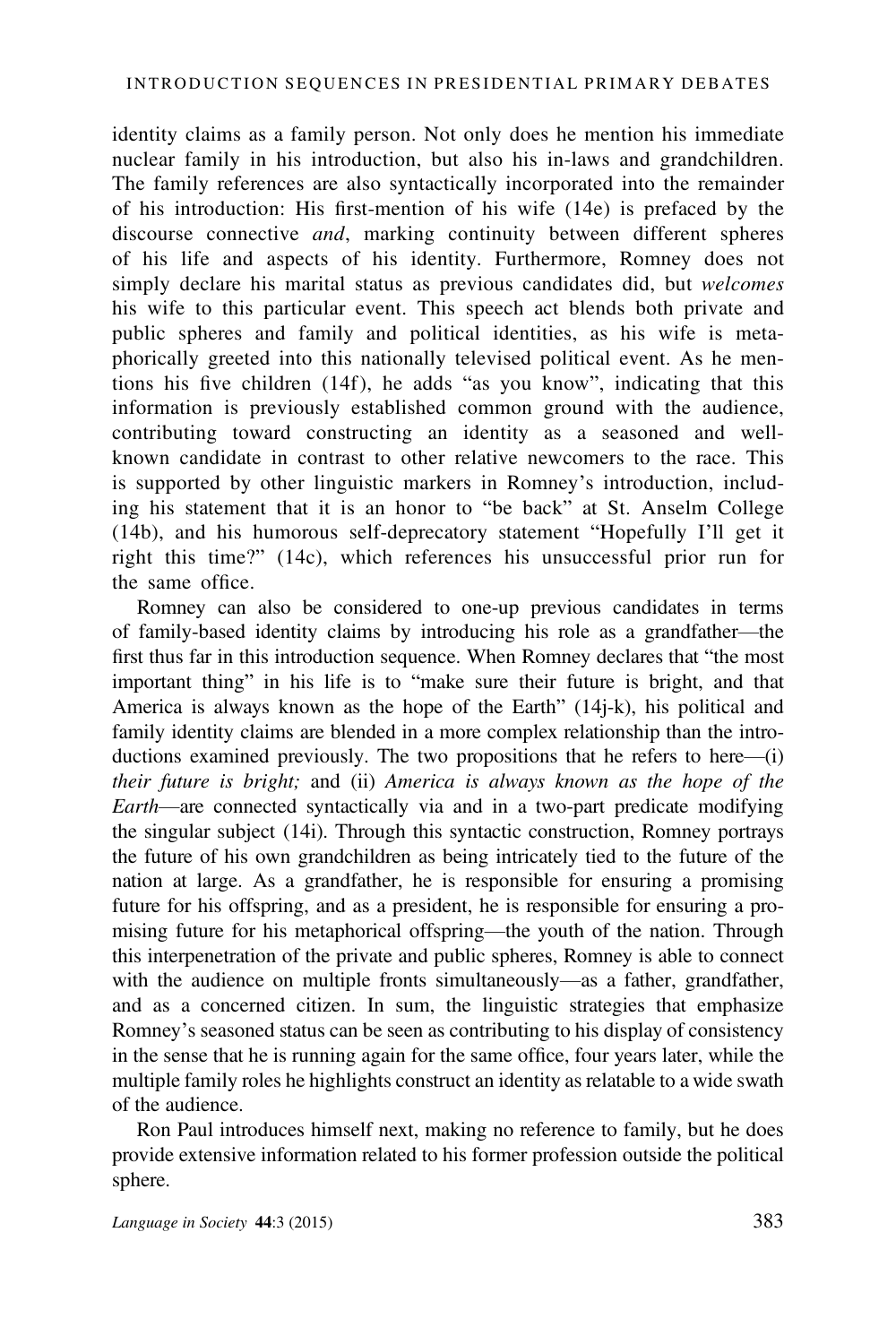#### (15) Ron Paul

- a. I am Congressman Ron Paul
- b. I've been elected to the Congress twenty-three times from Texas
- c. Before I went into the Congress,
- d. I delivered babies for a living,
- e. Delivered four thousand babies.
- f. Now I would like to be known and defend the title
- g. That I am the champion of liberty
- h. And I defend the Constitution.
- i. Thank you.

Paul introduces himself in terms of his past professional identity as an obstetrician, not through a direct act of membership categorization (e.g. "I was a doctor"), but through the actions he performed in this role: "I delivered babies for a living, delivered four thousand babies." It is notable that Paul maintains a temporal distinction between his nonpolitical and political profession through deictic adverbs in this sequence: "Before I went into Congress" (15c); "Now I would like to be known" (15f). Through these indexes of temporal distinction, Paul maintains a distinction between his former professional and current political identities.<sup>[5](#page-28-0)</sup> This move can also be viewed, since it directly follows Romney's introduction, as a resistance to integrating these identities or a reframing of his presidential self as one that relates solely to his political stances and not to his private life. (Paul does have a wife and five children—one of whom is a prominent politician in his own right—that he could reference if he wished to frame his presidential self in this way.) This move also reinforces Paul's consistency in his particular political ideology, which among the Republican primary candidates, leans strongly toward libertarian values of limited government and individual liberties and privacy.

While Paul makes no mention of family, it could be argued that his mention of having "delivered four thousand babies" nonetheless indirectly indexes the family framing devices used by others. As an obstetrician, Paul has played a large role in creating families, so this could be seen as an act of one-upmanship as it outdoes the number of family relations mentioned by previous candidates to the extreme.

Following this introduction, Tim Pawlenty introduces himself, reframing the introduction sequence by taking up the previously established pattern of making nuclear family references.

- (16) Tim Pawlenty
	- a. Good evening I'm Tim Pawlenty,
	- b. I'm a husband,
	- c. My wife Mary and I have been married for twenty-three years,
	- d. I'm the father of two beautiful daughters, Anna and Mara,
	- e. I'm a neighbor,
	- f. And I'm running for president of the United States because I love America,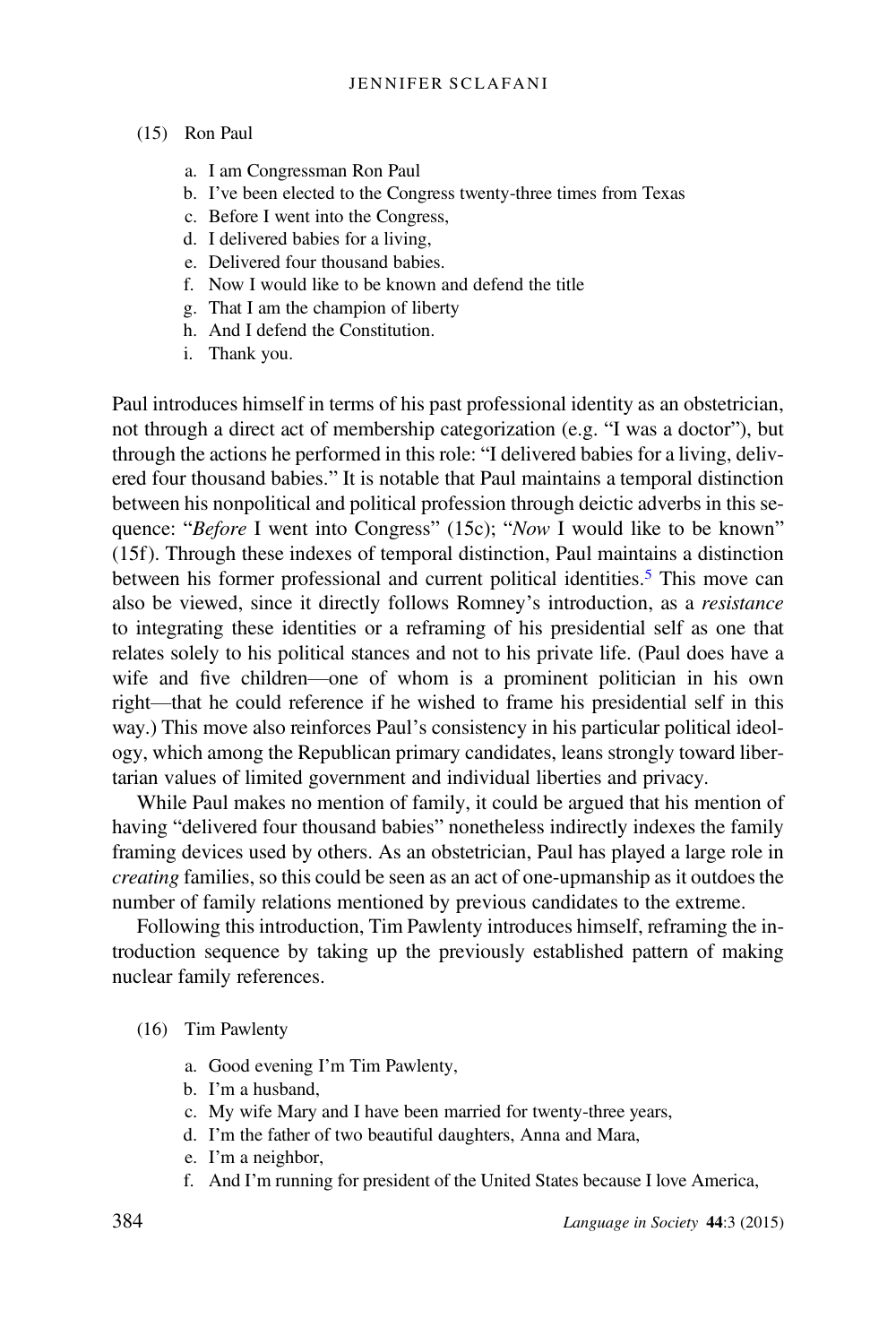- g. But like you, I'm concerned about its future.
- h. I've got the experience and the leadership and the results
- i. To lead it to a better place.

Pawlenty uses similar syntactic constructions to previous candidates as he introduces himself and frames his introduction within the private sphere of the home and in the family role of husband and father. Like Bachmann, he refers to himself first in his role as a spouse using the copular syntactic construction "I'm a husband" (16b), after which he makes reference to his wife—"My wife Mary". Unlike other candidates who use less informative referring terms that blend private and public spheres, personal and professional identities, and family and nation frames, Pawlenty syntactically integrates his references to his family within his larger self-introduction, but transitions from the private sphere of the home to the public sphere by referring to himself as a "neighbor", which is grounded in the sphere of the 'neighborhood'—a public place that is proximal to the home.<sup>[6](#page-28-0)</sup> This particular identity claim serves to connect the private and public spheres and constructs continuity between Pawlenty's identity as a family man and a politician. It could be argued that his self-presentation as a neighbor functions not only in the presentation of consistency between his private and public life but also relatability, since everyone, regardless of their familial status, has a neighbor.

Herman Cain is the last candidate to introduce himself, which puts him in both a privileged and disadvantaged position in terms of sequentiality at the same time. On the one hand, he has the power of having the last word and providing the closing bracket to the introduction sequence, but on the other hand, he has fewer opportunities to employ new framing devices and construct a unique identity to this audience. Interestingly, Cain chooses to frame his introduction by doing oppositional identity work—that is, declaring what he is not.

- (17) Herman Cain
	- a. Hello, I'm Herman Cain.
	- b. I am not a politician.
	- c. I am a problem solver with over forty years of business and executive experience,
	- d. Father of two,
	- e. Grandfather of three,
	- f. And I'm here tonight because it's not about us,
	- g. It's about those grandkids.
	- h. Happy to be here in New Hampshire.

On the surface, Cain's introduction rejects the expected identities evoked in a candidate's self-introduction, since one running for political office is by definition a politician. By beginning his introduction with "I am not a politician" (17b)— Cain performs several distinct acts. First, and perhaps most importantly when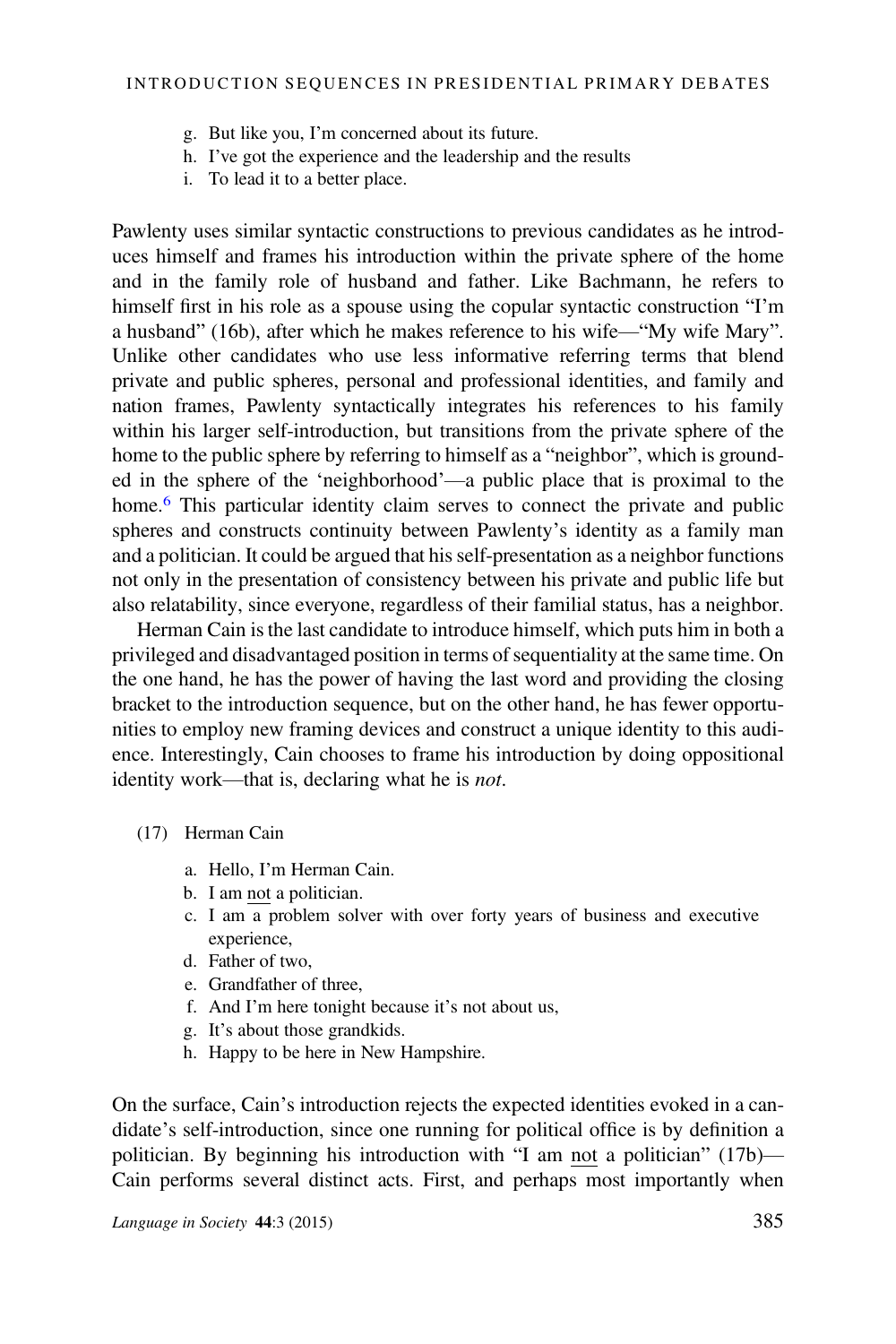considering Cain's sequential position in this event, he grabs the audience's attention by opposing expectations of what will be said. Secondly, the structure of this introductory statement provides a syntagmatic contrast with the repeated I am/'m a… statements made by previous candidates. Thirdly, the marked use of negation suggests through implicature that (i) the other candidates on stage *are* politicians, and that (ii) being recognized as a politician in this particular context is not a desirable identity.

Following this opening, Cain returns to the expected framing strategies within the introduction sequence, expressing through the copular construction and nominal predicates what he is. Like other candidates, he presents an identity as an experienced leader, father, and grandfather, in the format of a list (17c-e). Cain's introduction is most similarly structured ideationally and syntactically to Romney's introduction, and it also refers back to the content of Romney's introduction and to family identities via the reference to 'those grandchildren' (17g). In one sense, Cain constructs an individual identity similar to Romney on several levels – as a businessman, a family man, and a citizen concerned about the future of the country. However, it is noteworthy that when he expresses concern for the future, Cain juxtaposes family framing devices—"it's about those grandkids"  $(17g)$ —with 'what it is not about'—"us" (17f), he reinforces the reframing of identity that he has already developed by stating that he is "not" a politician at the outset of his introduction.

To summarize thus far, we have seen that the concept of family enters into the majority of candidates' self-introductions in this early general debate. By examining family-related referring terms in conjunction with syntactic patterns, cohesive devices, and negation, we have seen that candidates incorporate the family identities into their personal introductions in a variety of ways, and that these identities serve to frame candidates' presidential selves in distinct ways. Through reference to family identities, candidates manage to present themselves as both consistent and relatable. Candidates also use family references to one-up each other as they progress sequentially through the introduction sequence, claiming more familial dependents, different types of dependents (e.g. Bachmann's foster children), and in the case of Paul, claiming the role of a 'family-maker'. By contrast, some candidates resist the family frame by not referring to their family and reframing the self-introductions as about professional/political identity only. In the case of Gingrich, this could be attributed to the potential conflict with his desire to present consistency across facets of his personal identity (which a history of marital infidelity and remarriage could jeopardize), while Paul's reframing of his presidential self as distinct from his familial ties works toward his presentation of consistency—as a candidate that supports individual liberties and rejects any government intervention in the private sphere of the home.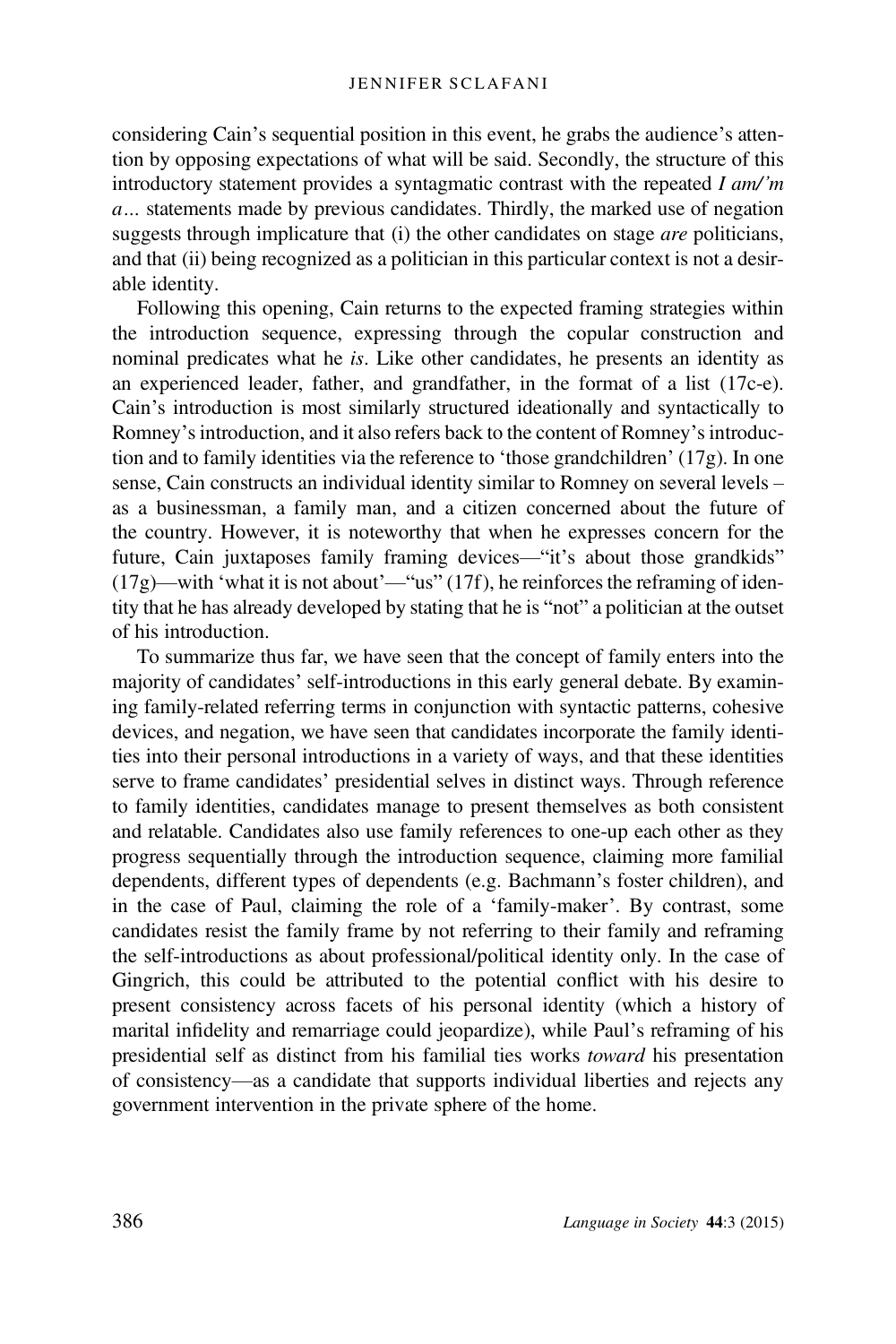## INTRODUCTION SEQUENCES IN PRESIDENTIAL PRIMARY DEBATES

## FAMILY REFERENCES AND FRAMING IDENTITY IN A DEBATE ON NATIONAL SECURITY

Having considered the function of family references in the construction of presidential selves in an early general debate, it is useful to see whether and how these framing strategies factor into self-introductions in a different debate context. Surprisingly, the primary debate with the second highest frequency of references to family (4/7 candidates, or 57%) is the debate that took place in Washington, DC, on November 22, 2011. The predetermined topic of the debate was national security. These observations raise a number of questions: How do candidates weave references to family, which on the surface may be considered irrelevant to matters of national security, into their introductions in this debate? Do they blend their family identities with their political identities in order to construct consistency and relatability as they did in the earlier debate? Or are family references used as an interactional resource for candidates to present a presidential self that is uniquely competent and experienced in matters of national security?

The first two candidates to introduce themselves<sup>[7](#page-28-0)</sup> in this debate are Rick Santorum and Ron Paul, neither of whom makes any reference to family. Aside from the standard introductory information, both these candidates introduce issues related to national security. Below, Santorum begins by thanking the sponsors of the debate (the American Enterprise Institute and the Heritage Foundation), and launches into stating his beliefs about US national security.

#### (18) Rick Santorum

- a. Well, I am Rick Santorum.
- b. And it's great to be here
- c. And I want to thank AEI and Heritage- [broadcast interrupted].
- d. One constitutional responsibility of the federal government
- e. And that is national security and,
- f. I think we can all agree,
- g. That if you like what Barack Obama has done to our economy,
- h. You'll love what he's done to our national security.

## (19) Ron Paul

- a. I'm Ron Paul,
- b. A Congressman from Texas.
- c. I am pleased to be here at the debate
- d. Because this is a very important debate.
- e. I am convinced that needless and unnecessary wars are a great detriment.
- f. They undermine our prosperity and our liberties.
- g. They add to or deficits
- h. And they consume our welfare.
- i. We should take a careful look at our foreign policy.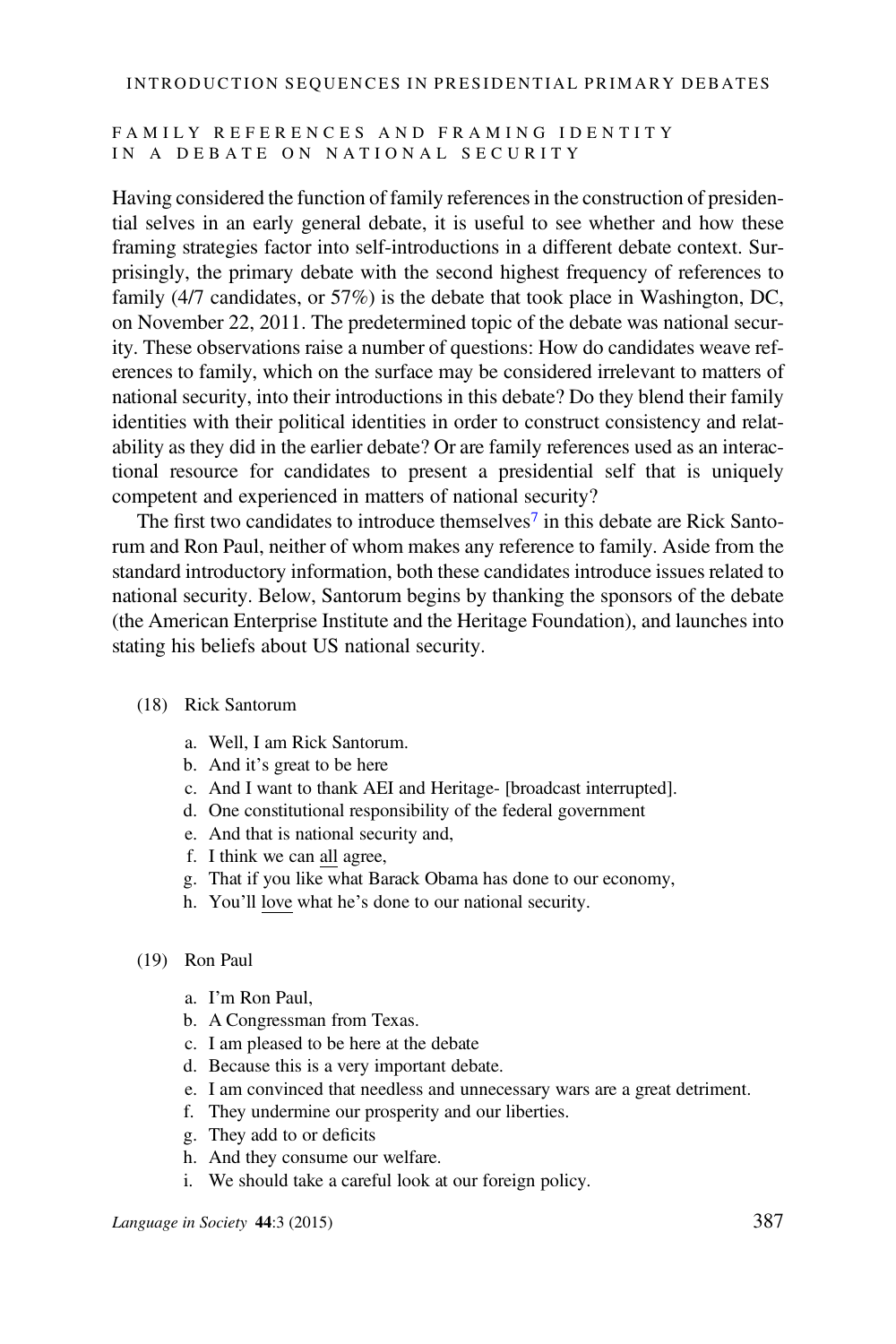Due to the brief broadcast interruption during Santorum's speech, we cannot fully analyze how facets of his identity emerge and interact in his self-introduction, but it is clear that rather than sharing personal details of his family life, he maintains the predetermined frame of this debate in his introduction through talk about national security. Ron Paul continues the introduction sequence, reinforcing the predetermined frame in this introduction sequence by focusing on a singular aspect of national security—foreign policy, and specifically, military warfare.<sup>8</sup> While the tone of Paul's introduction contrasts Santorum's ironic statement about the incumbent's record (18g-h), both candidates use their self-introductions to put forth their positions on national security policy. These two introductions can be seen as presenting a political stance that is consistent with the larger established frame of the debate.

Rick Perry introduces himself next, but makes no reference to national security. Instead, he introduces himself and his wife.

## (20) Rick Perry

- a. I'm Rick Perry, the governor of Texas.
- b. And I want to take a moment and introduce you,
- c. Uh the beautiful first lady of the state of Texas, Anita.
- d. Thank you for being here with me,
- e. Twenty-nine years of wedded bliss,
- f. And forty-five years ago we had our first date.
- g. So, I'm a blessed man in many ways to represent a great state,
- h. And we're here to ask you for your support, your blessings, and your vote.

Perry's introduction, like many discussed in the previous debate, interweaves his family and professional/political identity on a number of levels: by referring to his wife in her political role as first lady (20c); manipulating the participation format by addressing her in the second person as he thanks her (20d); and by constructing a 'with' via plural pronominal reference as he asks the audience for their vote (20h). Perry's introduction can be considered to shift the overall tone and reframe the introductory sequence from a focused discussion of issues to a more personal discussion of character, which constructs a presidential self that is relatable to a wide audience, including voters who may not be familiar with or do not place high value on issues of national security when voting.

Mitt Romney follows Perry, referring to family in a way that actively frames his position on national security.

#### (21) Mitt Romney

- a. I'm Mitt Romney
- b. And uh yes, Wolf, that's also my first name.<sup>9</sup>
- c. And uh, I'm a husband, a father, a grandfather of sixteen.
- d. I love this country very much.
- e. I spent my life in the private sector.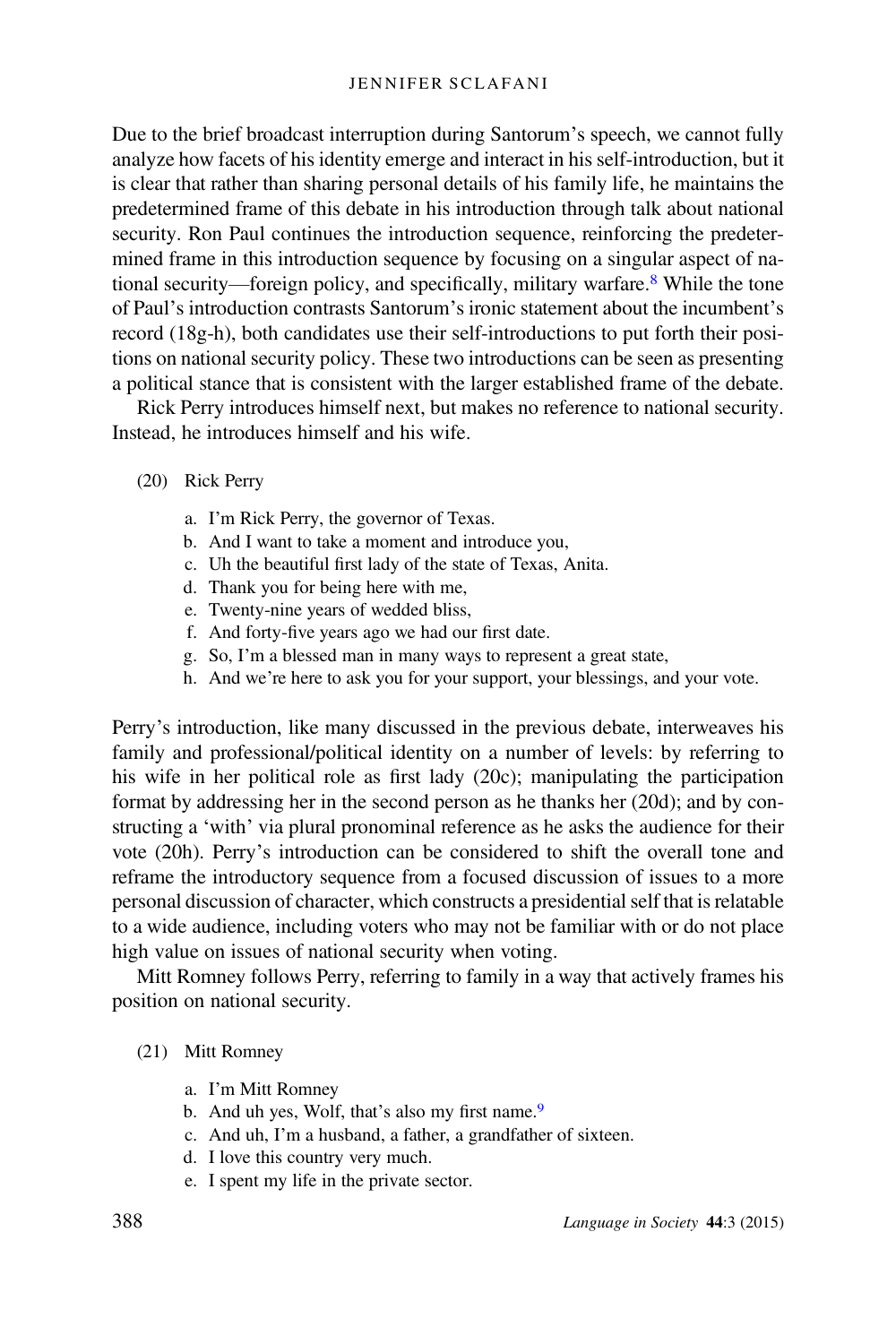- f. And as I've watched the direction this president has taken our country,
- g. Both domestically and internationally,
- h. I'm afraid that he's taking us on a perilous course.
- i. I want to keep America strong. And free.
- j. And if I'm president,
- k. I'll use every ounce of my energy to do just that.

The play frame evoked in (21b) immediately marks Romney's introduction as distinct the previous self-introductions, and also parallels Romney's humorous start to his introduction in the previous debate (14). Instead of seriously reaffirming the frame of national security, Romney evokes a nonserious frame, which contributes to the construction of a self-aware and light-hearted personal identity. While one might argue that this presentation of self is at odds with an ideal presidential self, which should display a sense of gravitas, especially given the debate's topical focus, Romney's choice could also be seen as a remediating strategy to combat wide-spread criticism in the media throughout his campaign describing the candidate as stiff and aloof. Thus, the humorous frame functions as a strategic attempt to reframe dominant discourses surrounding his campaign and to construct a presidential self that is 'easy-going' and 'in touch' with the people.[10](#page-28-0) This move highlights the point that self-introductions can be seen as a tool for *reframing* political identity.

Next, Romney's self-introduction makes reference to his role as a family member—as a husband, father and grandfather (21c)—in a similar way that candidates did in the earlier debate. Following the family references, Romney shares his impressions regarding the "perilous course" (21h) along which the incumbent has taken the country. In this sequence, Romney presents an identity as a political outsider, though in a more subtle way than Cain's positioning strategy in the previous debate (17). Rather than directly negating a categorical identification as a politician through syntactic negation, Romney distances himself from the political sphere and specifically, the current president—through a nation-as-vehicle metaphor, in which the president is the agentive 'driver', while citizens are passive 'passengers' being taken on a 'perilous course'. In this introduction, Romney both distances himself from his political identity by highlighting his identity as a family member and businessperson, but also constructs a presidential self that has the capacity to empower Americans by keeping the country "strong" and "free" in (21i) if given the chance to drive this metaphorical vehicle himself.

Herman Cain follows Romney in this sequence, making no reference to family but constructing consistency in terms of his self-presentation by identifying himself as businessman Herman Cain, and reinforcing the current overarching debate frame of national security.

- (22) Herman Cain
	- a. I am businessman Herman Cain.
	- b. I'm delighted to be here, to discuss one of the most critical issues we face.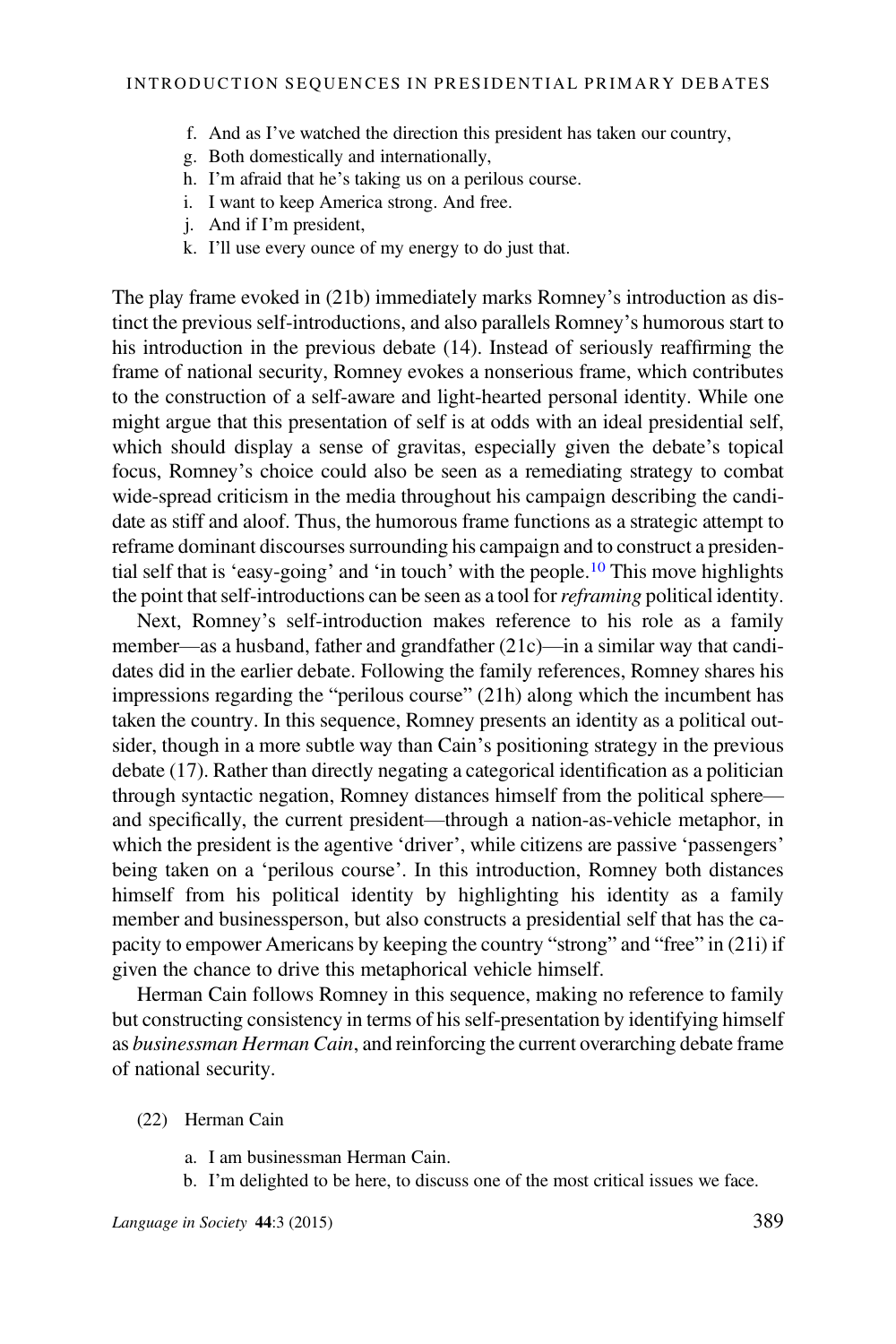## JENNIFER SCLAFANI

- c. Because as a result of this administration,
- d. Our national security has indeed been downgraded.

Cain's decision to make no reference to family members can be seen as rejecting the framing of presidential selves set up by the two previous candidates; it should be noted that this strategy is also inconsistent with Cain's references to his family identities in the earlier debate in (17). This decision could again be seen as a strategic reframing move that distances his present identity from media discourses that had maligned Cain's character in the month leading up to this debate, in which reports of multiple allegations of sexual harassment against the candidate sur-faced.<sup>[11](#page-28-0)</sup> With this broader social context in mind, any self-identification as a 'family man' at this point in the campaign could reinforce the negative framing of the candidate's presidential self in the media and jeopardize his presentation as consistent and relatable. Instead, Cain reframes his political identity by zeroing in on the established frame of the debate, and more specifically the economic power and status of the United States as an element of national security, when he refers to national security as having been "downgraded" (22d), a term that evokes discourses surrounding the downgrading of the United States credit rating by Standard & Poor's in August 2011. In this respect, Cain uses his professional identity as a businessman, knowledgeable about the economy, and blends it with his political identity via the interdiscursive borrowing of the term *downgraded*.

In the following introduction, Gingrich does make reference to a family-related identity, unlike the earlier debate, by making reference to his father in a personal narrative.

- (23) Newt Gingrich
	- a. I'm Newt Gingrich,
	- b. My father spent twenty-seven years in the infantry,
	- c. And as a result of that, in the fall of 1958, I decided that national survival was worth the study of a lifetime.
	- d. I've worked with both Heritage and the American Enterprise Institute for over thirty years
	- e. I can't imagine any two institutions better to partner with CNN, on the most important single topic,
	- f. The survival of the United States.

Unlike prior references to family, Gingrich's reference to his father (23b) serves not to construct a family frame that situates his self-identification, but to construct a narrative rationale for his decision to dedicate his life career to "national survival". In this sense, Gingrich embeds his self-introduction within the frame of national security in a way that linguistically situates his individual actions within a historical familial lineage that is closely aligned with the US Armed Forces. This strategy articulates with Duranti's ([2006:](#page-29-0)486) analysis of narrative strategies in political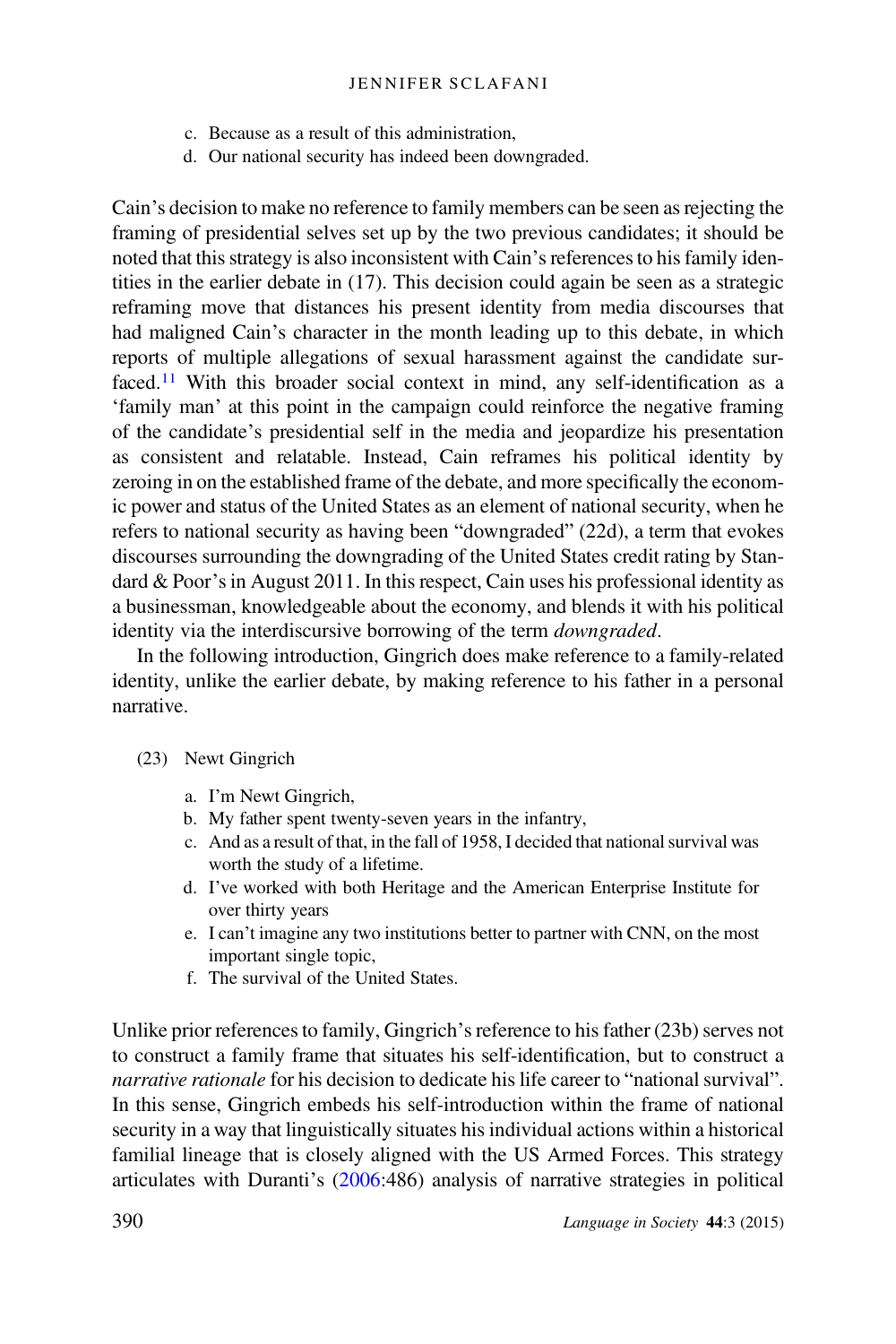debates, through which candidates construct 'personal coherence' by presenting the present as a 'natural extension' of the past. Through this family reference, Gingrich extends beyond his own personal coherence and extends it to the service mission of his entire family, demonstrating consistency over time, generations, and across members of his family unit. Michele Bachmann follows this with similar framing strategies in her self-introduction.

#### (24) Michele Bachmann

- a. My name is Michele Bachmann
- b. I'm a proud member of the United States Congress
- c. I'm privileged to serve on the House Select Committee on Intelligence.
- d. My father honorably served in the United States Air Force,
- e. My stepfather in the United States Army
- f. And my brother in the United States Navy.
- g. I think, for every one of us who are here on this stage tonight,
- h. I think we all want to send our very best Happy Thanksgiving greetings to all of our men and women in uniform who are serving us overseas,
- i. Here in the United States and also to their families.
- j. Happy Thanksgiving.
- k. We appreciate, we love you and we want to get you home as soon as we can.

In this introduction, Bachmann refers to her family members who have served in the US Armed Forces  $(24d-f)$  but rather than using family references as an orientation that constructs coherence in her own political actions, she uses her familial relations with the Armed Forces as a basis for assuming the role of spokesperson for all the candidates and audience members (24g-h) in order express greetings, appreciation, and support for the work of the US Armed Forces (24h-k). In this sequence, Bachmann makes use of the temporal context of the debate (two days before the Thanksgiving holiday) to reinforce not only her familial affiliations with the Armed Forces and relate to audience members who have such relations,<sup>[12](#page-28-0)</sup> but to construct an additional alignment with audience members by offering to speak directly to service members on their behalf (and possibly on behalf of her opponents on stage), evidenced through her use of the pronoun we (24h, k). In this sequence, the interactional strategy of 'speaking for another' (Schiffrin [1993](#page-30-0)) reorganizes the participation framework of the interaction, and can be interpreted, following Tannen's [\(1994](#page-30-0)) elucidation of the relativity of linguistic strategies, as a polysemous move that constructs both power and connection at once. On the one hand, her statement instantiates a discourse of inclusion that constructs solidarity with her debate opponents and the audience. On the other hand, it can also be seen as a power maneuver that discursively constructs a propositional alignment with these groups where it may not exist (e.g. with some anti-war activists who view any expression of support for troops as condoning or supporting military action).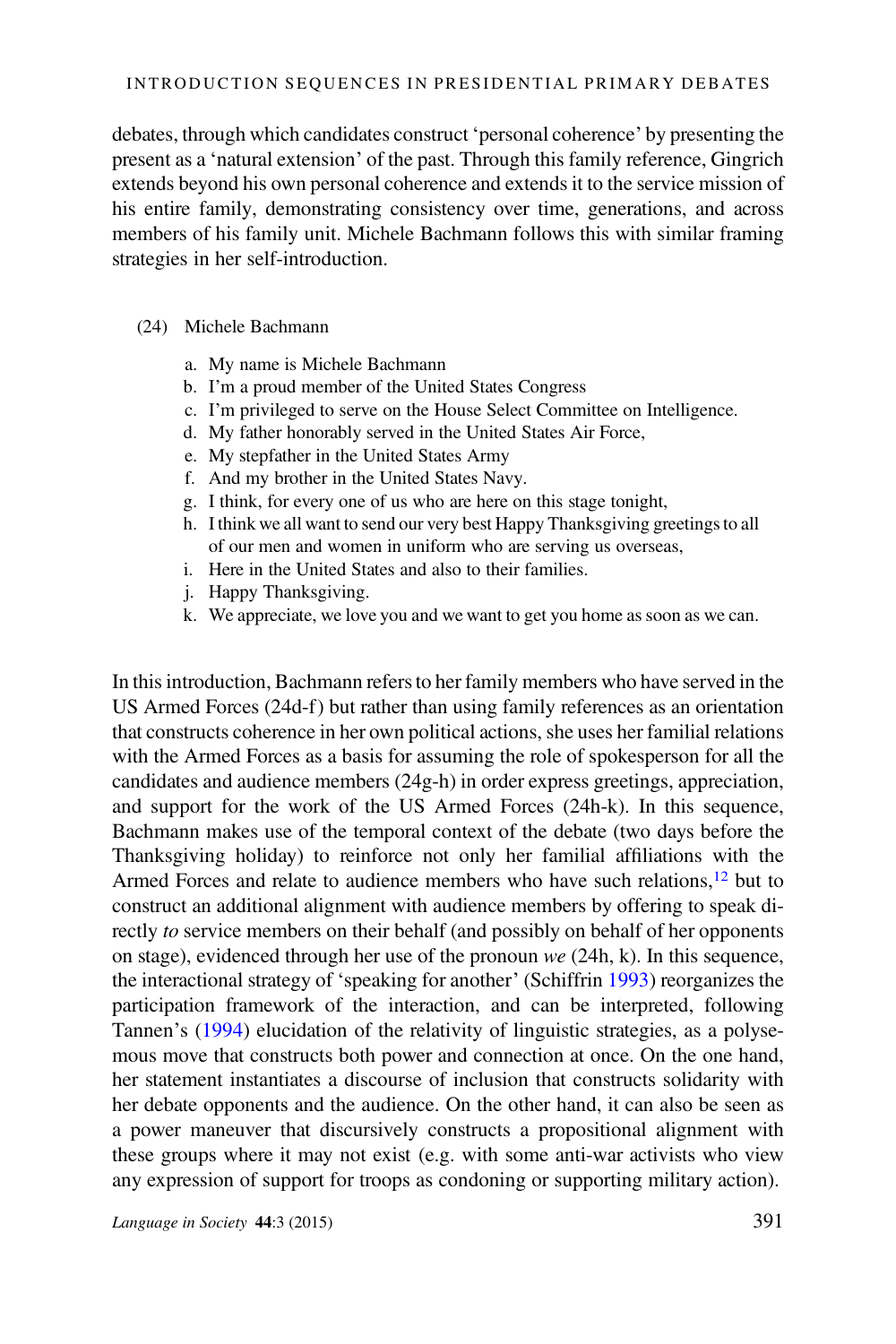The final candidate to introduce himself in the national security debate is Jon Huntsman. Following patterns set up in previous introductions in this debate, he makes reference to his family members, the temporal context of the debate, and highlights his professional experience in national security.

## (25) Jon Huntsman

- a. My name is Jon Huntsman
- b. I believe this week in particular, that there is still much to be grateful for in this, the greatest nation that ever was.
- c. I'm here with my wife of twenty-eight years, Mary Kaye,
- d. Who is fortuitously sitting in the New Hampshire box up here.
- e. We are the wife-- or we are the parents of seven kids,
- f. Two in the United States Navy.
- g. Twice elected governor of the great state of Utah,
- h. I've lived overseas four times.
- i. Three times as a United States ambassador
- j. And I am honored and privileged to be here.
- k. Wolf, CNN, Heritage, AEI, thank you one and all for making tonight possible.

In this self-introduction, Huntsman upholds the Thanksgiving theme evoked in Bachmann's introduction, but reinstates the standard participation framework by 'speaking for' himself (rather than speaking for the other candidates and the audience, as Bachmann did), and speaking to the co-present and televised audience (rather than to currently deployed troops presumably watching via television). Huntsman makes reference to his family members (25c-f), displaying his familial ties to the US Armed Forces like earlier candidates, but unlike previous introductions, these familial alliances serve to build up to his own public service related to national security as a US Ambassador (25h-i). Again, this can be seen as a form of one-upmanship over the previous candidates in this debate: not only is he a family member and a service member himself, but the construction of consistency across generations in this introduction, in contrast with Gingrich's, starts with the candidate himself and extends to his children's decisions to serve in the Navy. As such, his family identity as a role model for his children overlaps with his political identity as a role model for the nation, constructing a powerful presidential self in this last self-introduction that both closes the introductory sequence and frames the remainder of the debate.

In summary, in the self-introduction sequence of the debate on national security, we find that candidates make reference to family identities and roles that are either directly or indirectly related to the established debate frame of national security. Perry's framing strategies mirror those seen in the earlier debate: he integrates family and political identities by introducing his wife in her political role and syntactically incorporates her via pronominal reference as he asks for voters' support.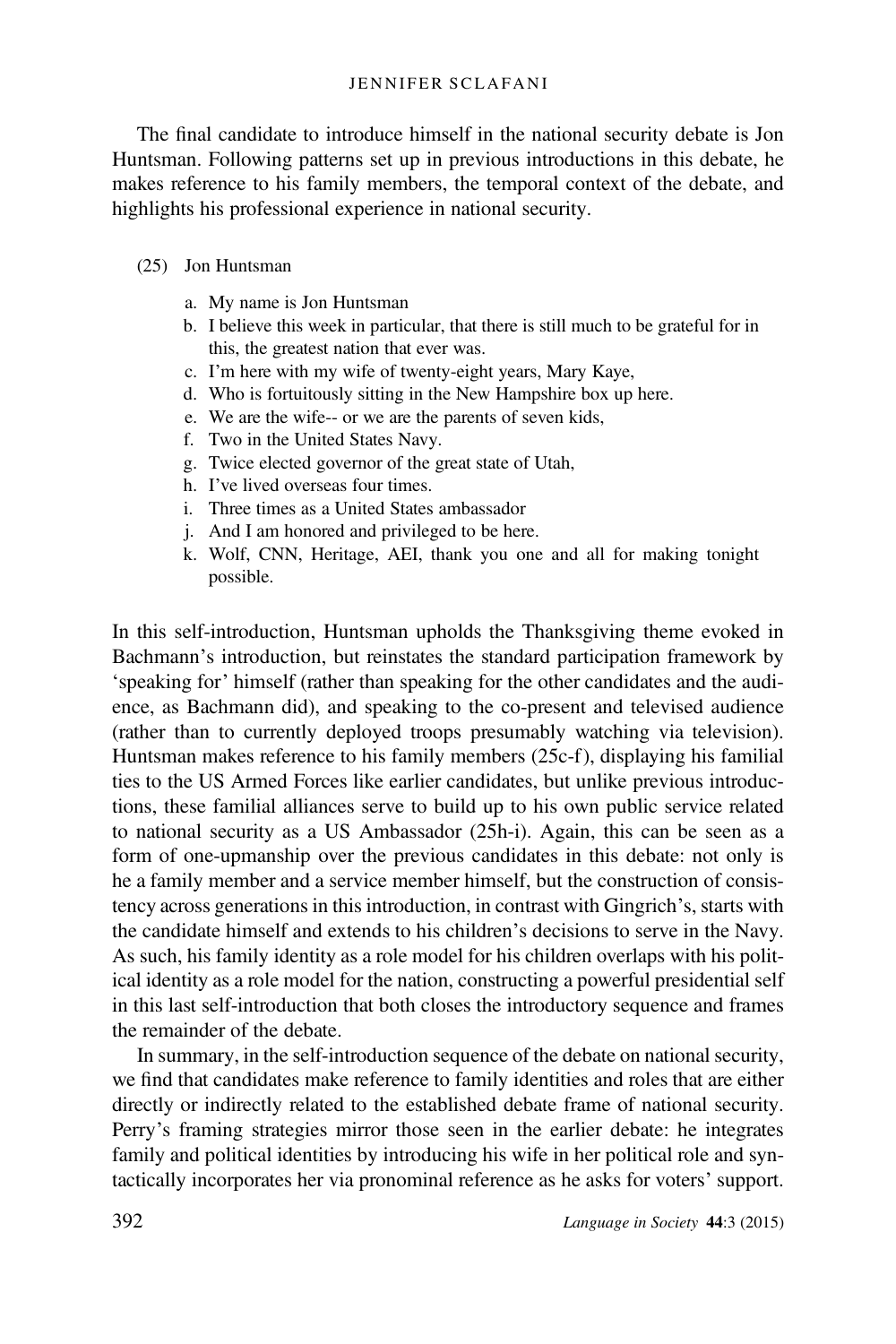Romney refers to his family identity as part of a positioning strategy that distances himself from his political identity as he expresses his doubts about the current administration's actions related to national security. Gingrich, Bachmann, and Huntsman all evoke family identities by making reference to family members who have served in the Armed Forces, but these references serve distinct purposes in each introduction: (i) to provide a narrative rationale for Gingrich's own interest in politics; (ii) to demonstrate Bachmann's familiarity with the Armed Forces, and to make an identity claim that warrants her manipulation of the participation framework of the speech event; and (iii) in Huntsman's case, to one-up previous candidates' identity claims by foregrounding his own extensive political experience related to matters of national security, which fosters a sense of his current self as a natural extension of the past.

#### DISCUSSION

In this analysis of two primary debate introduction sequences, it was found that in addition to providing standard self-introductory information, the Republican candidates used these sequences as an opportunity to frame their presidential selves in distinct ways, and in particular through reference to their family identities. References to family members and roles serve in framing political identity in a majority of the introductions, though these references interact with professional and political identities in various ways. Overall, family references were demonstrated to function in (i) creating personal identities as family men/women; (ii) interweaving aspects of personal identity traditionally associated with the private sphere of the home with identities related to the public sphere of politics; (iii) outdoing previous candidates' family identity claims; and (iv) demonstrating intimate experience with and expertise on issues of national security.

Family and political identities were blended in self-introductions through referring terms (e.g. by referring to oneself as a foster parent or one's wife as a first lady), syntactic constructions (e.g. coordinate noun phrases and cohesive devices), and through specific speech acts (e.g. welcoming, thanking). Through these linguistic devices, candidates blend identities and their conventional spheres in ways that are analogous to the types of frame laminations described by Gordon ([2009\)](#page-29-0) namely, via overlapping and embedding. Instances in which candidates present themselves as both parent and political candidate, or as spouse and business partner, or as grandfather and concerned citizen, constitute presentations of overlapping identities in self-introductions. Discursively locating oneself in multiple roles and spheres serves an important rhetorical function in the debates. It presents candidates not only as well-rounded individuals (and not simply as power-hungry, slimy politicians), but as relatable to the audience on various levels. Identity blending also serves to construct involvement (Tannen [2007](#page-30-0)) with viewers in a context that is otherwise formal and impersonal. Some family references, such as 'first lady' and 'foster mother' can be considered a distinct type of blend—hybrid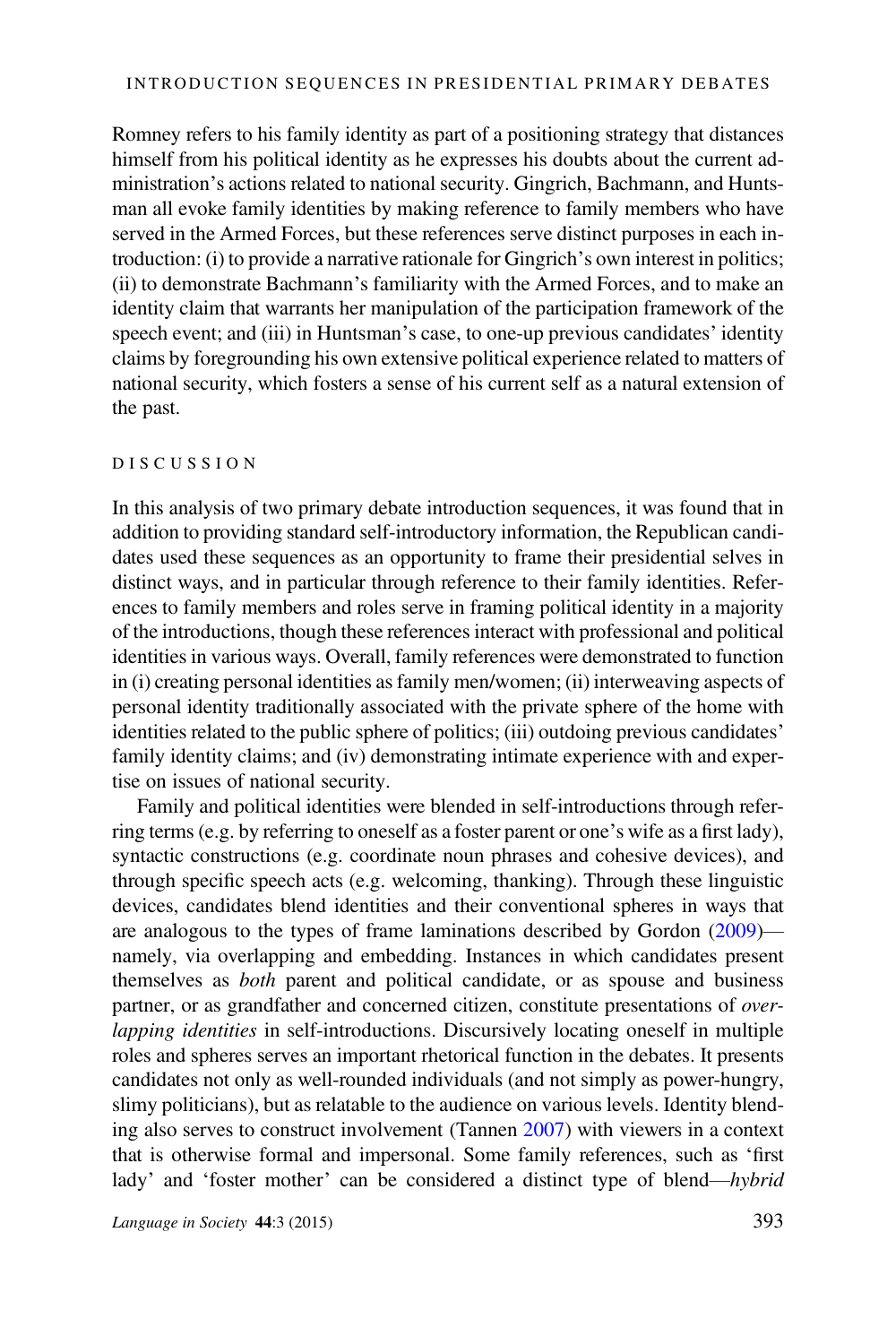identities—because they constitute unique roles that simultaneously index two distinct social units—the family and the state. This type of blending can be distinguished from overlapping because a first lady is not just a political role and a family role—it is a family member with specific obligations to the state.

We also observed some notable differences between the function of family references in the two debates: in the earlier debate, family identities were incorporated syntactically and prosodically within a list of other relevant identity claims, whereas in the second debate, they were embedded in personal and family narratives that positioned candidates as having intimate experience with the military (even if they had not served themselves), and being distinctly familiar with and knowledgeable about matters of national security. In this debate, a more complex brand of identity blending occurs, which is in some respects analogous to Gordon's concept of embedding, but that is only apparent when one considers the intersection of identities of president and parent and how they are associated with their corresponding public and private spheres. Matters of national security (the official debate frame), whether they are related to the armed forces, the national economy, or the environment, are embedded in a larger, more general frame of 'safety.' The president's job is to ensure the nation's safety, and this is what candidates are expected to argue (on-record) they are capable of in a debate on national security. At the same time, it is a *parent's* job to ensure the safety of their family.<sup>13</sup> So when candidates refer to their roles as parents and grandparents, their role in ensuring the safety of their families enhances the credibility of their claims of ensuring national security as president in an off-record manner. And when they mention their relatives'service in the armed forces, they show that security is not just their personal concern as a family member and a presidential candidate, but it is also a family value. Thus, we can say that family and political identities overlap here, but that they intersect specifically via an overarching frame of safety. This study thus elucidates the utility of applying framing to the study of political identity construction, and adds to Gordon's [\(2009](#page-29-0)) illustration of various frame interactions by showing that identities may overlap in similar ways, or constitute hybrids that bring together distinct roles, social units, and spheres.

Lack of family reference was shown to be a reframing device. In the case of Gingrich, this could be considered an evasion of sorts, given his family history, but in the case of Paul, this reframing worked to construct personal consistency in his distinct libertarian political ideology. Thus, reframing strategies that look similar on the surface can figure into quite different types of identity construction across individuals. Reframing can thus be seen as both a defensive strategy—as 'damage control', in Clayman's [\(2001](#page-29-0)) terms—or it can function as an offensive move, serving to differentiate oneself as a unique candidate within a group of similar-minded individuals. Such findings problematize broad-stroke content analyses of debate strategies (e.g. Benoit & Wells' 1996 analysis of 'attack' and 'defense'), by showing that the same linguistic strategy can instantiate one move or the other, or two moves simultaneously.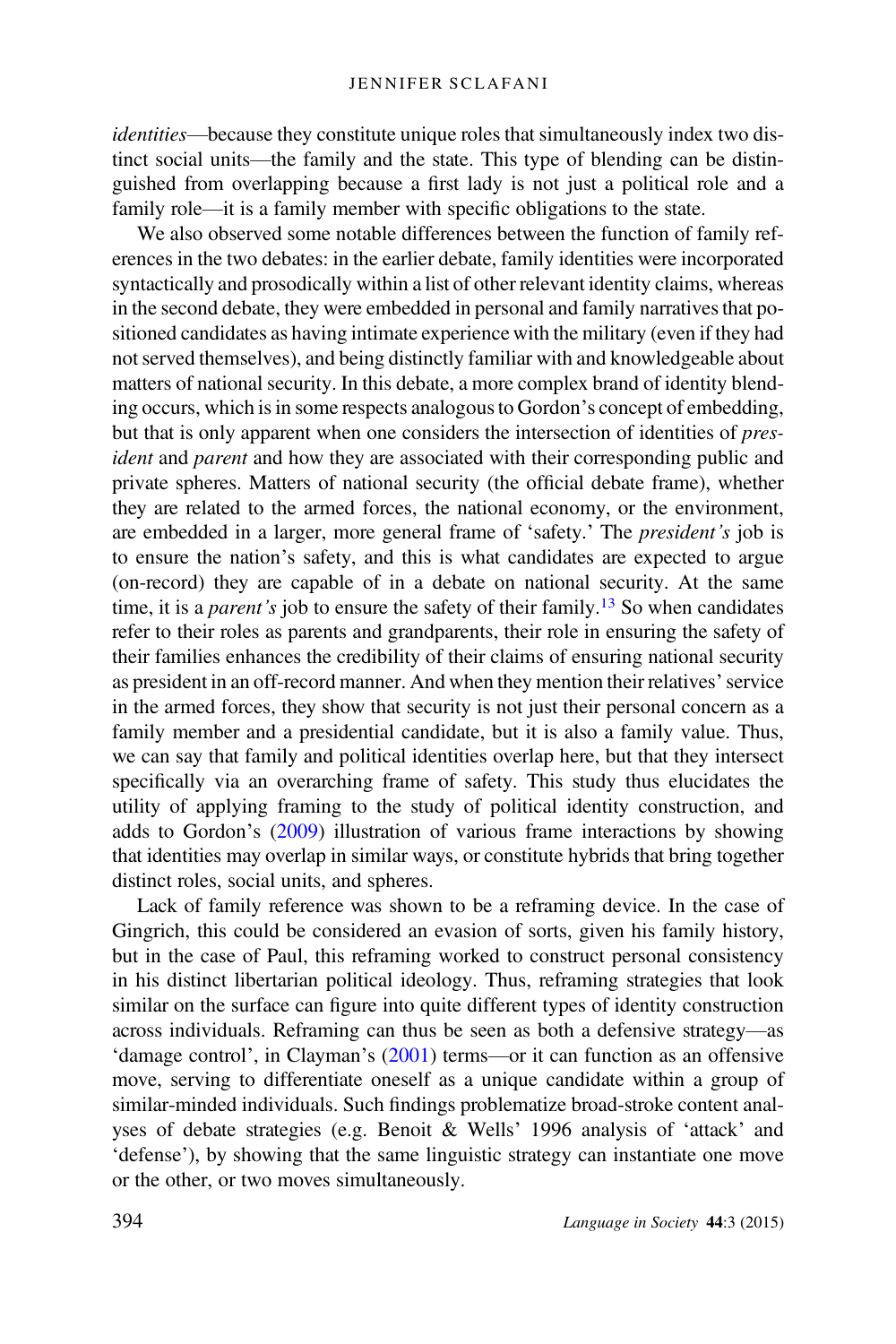The analysis also attended to a variety of contextual features that influenced the candidates' constructions of a presidential self in their introductions. By taking into account sequentiality, we could better understand how candidates one-upped each other through family identity claims. We also found that family references or lack thereof served in drawing on or resisting frames that were made available in previous introductions. These findings point to the need to consider how frames are made available sequentially in discourse as resources for strategic identity work. In addition to manipulating locally emergent discursive resources, candidates also drew on broader circulating discourses in the media relating to the state of the nation as a way to reframe their identities or transition a frame to a more specific embedded frame, which could be seen in the multiple ways that candidates construed the topic of national security in the second debate.

On a more general level, this study expands our understanding of how multiple facets of identity intersect in a genre of political discourse whose purpose is to showcase identities for voters, who are expected to choose one to 'buy' at the ballot box. The past decade of research on discourse and identity has emphasized the constructed and performed nature of identity (see Bucholtz & Hall [2005\)](#page-29-0), but thus far little work has examined 'high' performances in speech genres that are constructed explicitly for identity consumption. In fact, we have evidence of candidates' heightened awareness of the market in which they participate by manufacturing these presidential selves in Santorum's self-introduction in the second debate, which contains an ironic interdiscursive allusion to the world of advertising: "If you like what Barack Obama has done to our economy, you'll love what he's done to our national security" (18g-h).

Finally, this study extends the body of research on family frames to the sphere of political discourse by examining how references to family members and roles can be used as a rhetorical strategy in explicitly persuasive discourse, and adds to our understanding of how candidates construct 'existential coherence' (Duranti [2006\)](#page-29-0) in debate discourse. Coherence should not only be considered along a temporal axis—as personal consistency over time—but also in terms of consistency across spheres of one's own life and across generations within candidates' family histories, which may serve in promoting oneself as a presidential 'logical next step' in the history of the nation.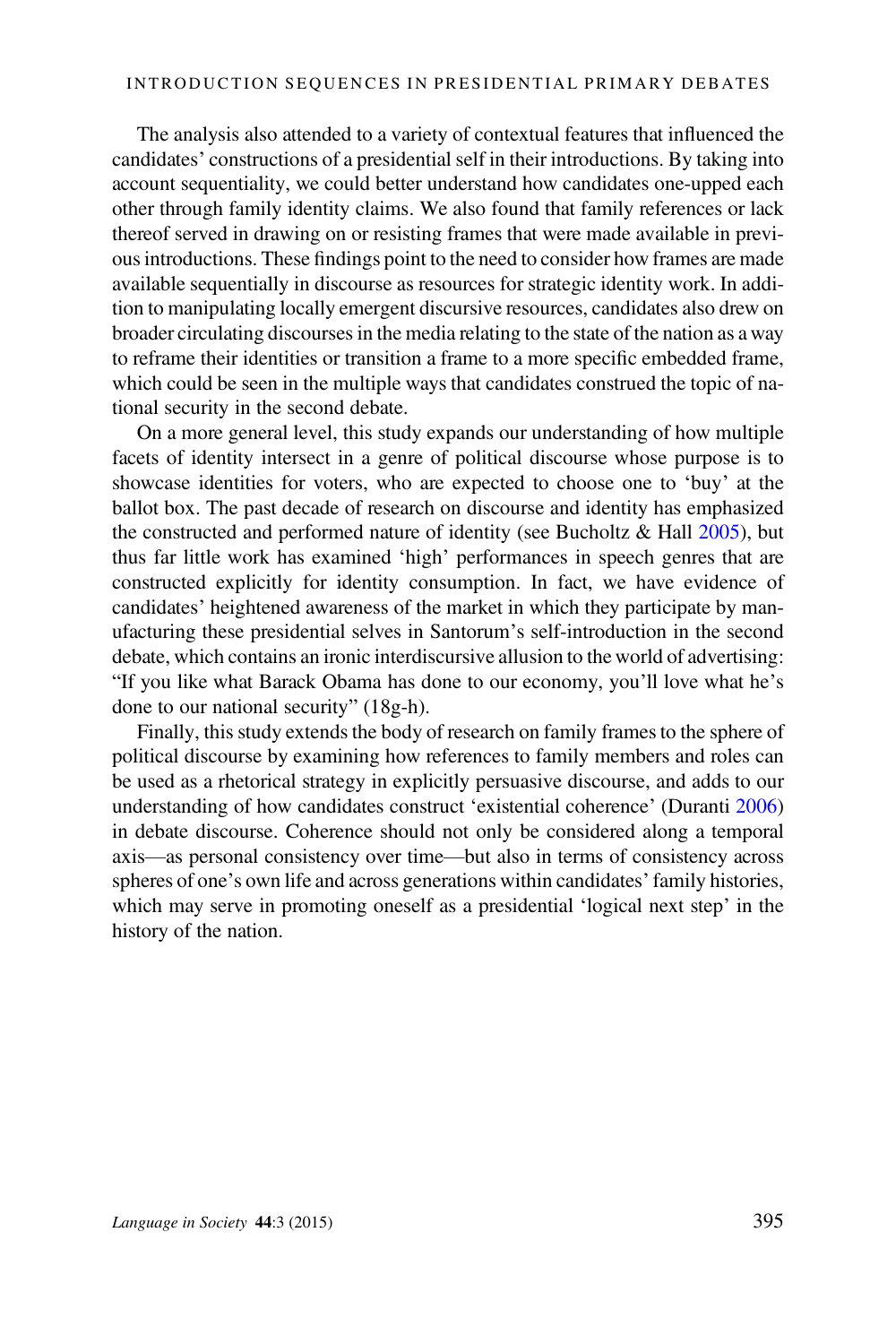# APPENDIX A: TRANSCRIPTION CONVENTIONS

- . falling intonation followed by noticeable pause (as at end of a declarative sentence)
- ? rising intonation followed by noticeable pause (as at end of an interrogative sentence)
- , continuing (slightly rising or falling) intonation followed by short pause (as in mid-sentence)
- underline emphatic stress

## APPENDIX B: 2011 – 2012 US PRESIDENTIAL PRIMARY DEBATES THAT INCLUDED CANDIDATE SELF-INTRODUCTIONS

| DEBATE<br>CODE                | Date.                 | LOCATION                        | <b>SPONSORS</b>                                                                          |                        | MODERATOR PARTICIPANTS                                                        |
|-------------------------------|-----------------------|---------------------------------|------------------------------------------------------------------------------------------|------------------------|-------------------------------------------------------------------------------|
| Deb <sub>2</sub> -<br>0613-NH | June 13,<br>2011      | Manchester,<br>NH               | CNN,<br>WMUR-TV,<br>New Hampshire Union<br>Leader                                        | John King              | Bachman, Cain,<br>Gingrich, Paul,<br>Pawlenty,<br>Romney,<br>Santorum         |
| Deb <sub>5</sub> -<br>0912-FL | September<br>12, 2011 | Tampa, FL                       | CNN,<br>Tea Party Express                                                                | Wolf<br><b>Blitzer</b> | Bachmann, Cain,<br>Gingrich,<br>Huntsman, Paul,<br>Perry, Romney,<br>Santorum |
| Deb8-<br>1018-NV              | October<br>18, 2011   | Las Vegas,<br>NV                | CNN,<br>Western Republican<br>Leadership Conference                                      | Anderson<br>Cooper     | Bachmann, Cain,<br>Gingrich, Paul,<br>Perry, Romney,<br>Santorum              |
| $Deb11-$<br>1122-DC           | November<br>22, 2011  | Washington,<br>DC               | CNN.<br>Heritage Foundation,<br>American Enterprise<br>Institute                         | Wolf<br><b>Blitzer</b> | Bachmann, Cain,<br>Gingrich,<br>Huntsman, Paul,<br>Perry, Romney,<br>Santorum |
| Deb17-<br>0119-SC             | January<br>19, 2012   | Charleston.<br>SC               | CNN.<br>South Republican<br>Leadership Conference John King                              |                        | Gingrich, Paul,<br>Romney,<br>Santorum                                        |
| Deb19-<br>$0126-FL$           | January<br>26, 2012   | Jacksonville, CNN,<br><b>FL</b> | CNN en Español,<br>The Hispanic<br>Leadership Network,<br>Republican Party of<br>Florida | Wolf<br><b>Blitzer</b> | Gingrich, Paul,<br>Romney,<br>Santorum                                        |

**Continued**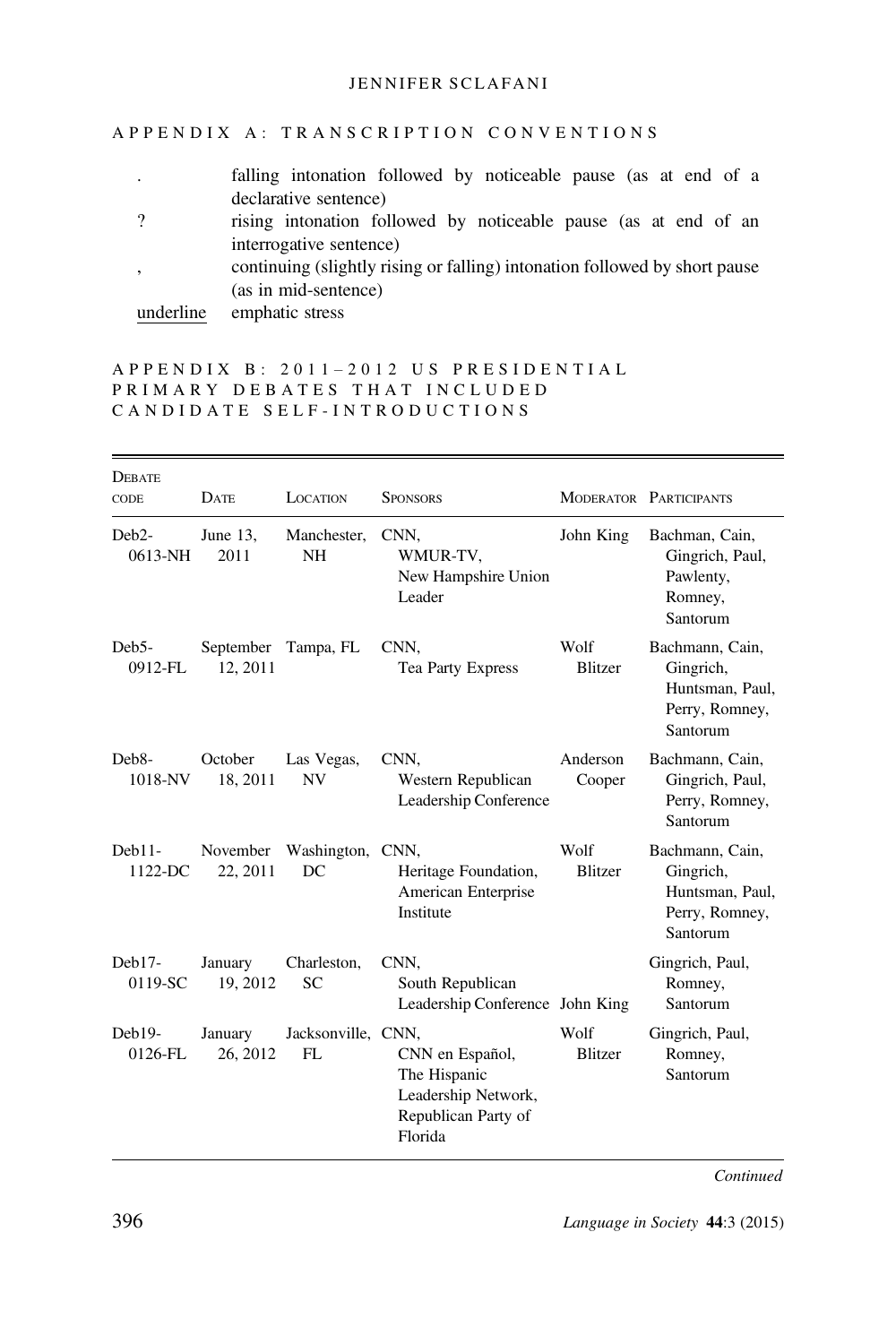<span id="page-28-0"></span>

| DEBATE<br>CODE      | <b>DATE</b>          | <b>LOCATION</b> | <b>SPONSORS</b>                                               | MODERATOR PARTICIPANTS |
|---------------------|----------------------|-----------------|---------------------------------------------------------------|------------------------|
| Deb20-<br>$0222-AZ$ | February<br>22, 2012 | Mesa, AZ        | CNN, Republican Party John King Gingrich, Paul,<br>of Arizona | Romney<br>Santorum     |

Continued

## NOTES

<sup>1</sup>Kendall [\(1999](#page-29-0), [2006\)](#page-29-0) has also used the term *sphere* in her discussion of family-related identity construction at work and home; however, the public-private distinction that Habermas makes is particularly relevant to the construction of political identities in the sphere of national politics. <sup>2</sup>

<sup>2</sup>Codes for debate references are located in the appendix.

<sup>3</sup>One example is provided for each of the three moderators of the seven debates examined in this study. King and Blitzer's subsequent models in later debates do not differ substantially from the ones provided here.

With an unusually large family by American standards, we might add, which could have further implicatures related to Santorum's political views regarding the family, which were central to his cam-paign platform (see Santorum [2006](#page-30-0)).

 ${}^{5}$ It is worth noting that Paul could potentially blend his professional and political identities, having served in the US Air Force as a flight surgeon.

<sup>6</sup>This reference to being a 'neighbor' could also be interpreted as indexing a religious frame and Christian identity.

 $<sup>7</sup>$ It should be noted that the moderator introduces the candidates before they introduce themselves in</sup> this debate; however, the focus of this analysis is on self-introductions. <sup>8</sup>

 $A<sup>8</sup>$ As Romm ([1993\)](#page-30-0) has emphasized, there is no universally agreed-upon definition of what issues constitute American 'national security': while some narrow definitions focus primarily on issues directly related to military protection from foreign threats, broader definitions include issues related to education and economic and energy independence.

 $<sup>9</sup>$ This comment is a playful response to the moderator's earlier self-introduction: "I'm Wolf Blitzer</sup> and yes, that's my real name."<br><sup>10</sup>Further evidence for this argument can be found in other debates, in which Romney stands out

among the candidates as the only participant to make humorous remarks in the introductory sequence.  ${}^{11}$ Cain was also publicly accused of a long-time extra-marital affair with a friend, Ginger White, one week after this debate aired.<br><sup>12</sup>It would seem logical to do this in a debate about national security, since voters with an interest in

the designated topic are more likely to have personal experience with the effects of warfare and national security policy.<br><sup>13</sup>One might argue that it is considered more specifically a father's job. Given that my purpose in this

article is not to address the gendered dimensions of political identity, I use gender-neutral terms in my discussion, but one could certainly argue that a mother's role in ensuring a family's safety is viewed quite differently than a father's role, and that gendered family roles divide 'safety' responsibilities along the lines of economic, health, and emotional well-being, similarly to the way that candidates have construed multiple embedded frames of national security in this debate.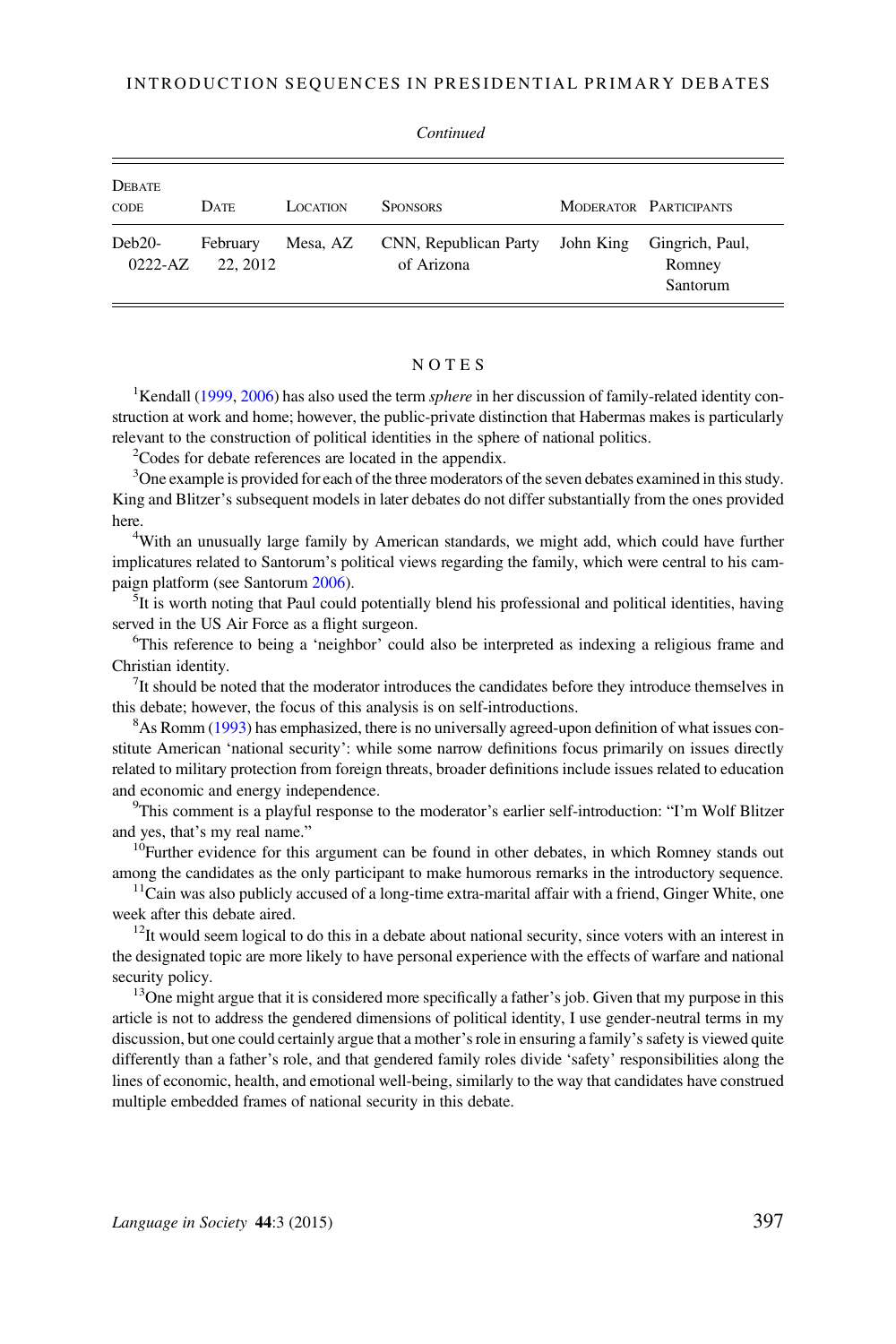#### JENNIFER SCLAFANI

#### **REFERENCES**

<span id="page-29-0"></span>Ariel, Mira (1990). Accessing noun phrase antecedents. London: Routledge.

- Aylor, Brooks (1999). Source credibility and presidential candidates in 1996: The changing nature of character and empathy evaluations. Communication Research Reports 16:296–304.
- Bakhtin, Mikhail M. (1986). The problem of speech genres. In Caryl Emerson & Michael Holquist (eds.), Speech genres and other late essays, trans. by Vern W. McGee, 60–102. Austin: The University of Texas Press.
- Bateson, Gregory (1972). Steps to an ecology of mind: Collected essays in anthropology, psychiatry, evolution, and epistemology. Chicago: University of Chicago Press.
- Beck, Christina S. (1996). 'I've got some points I'd like to make here': The achievement of social face through turn management during the 1992 vice presidential debate. Political Communication 13:166–80.
- Benoit, William L., & William T. Wells (1996). Candidates in conflict: Persuasive attack and defense in the 1992 presidential debates. Tuscaloosa: University of Alabama Press.
- Brown, Penelope, & Stephen C. Levinson (1987). Politeness: Some universals in language usage. New York: Cambridge University Press.
- Bucholtz, Mary, & Kira Hall (2005). Identity and interaction: A sociocultural linguistic approach. Discourse Studies 7:585–614.

Clayman, Steven E. (2001). Answers and evasions. Language in Society 30:403–42.

Dailey, William O.; Edward A. Hinck; & Shelly S. Hinck (2008). Politeness in presidential debates: Shaping political face in campaign debates from 1960 to 2004. Lanham, MD: Rowman & Littlefield.

- Duranti, Alessandro (2006). Narrating the political self in a campaign for US Congress. Language in Society 35:467–97.
- Goffman, Erving (1971). Relations in public: Microstudies of the public order. New York: Basic Books.  $-(1974)$ . Frame analysis: An essay on the organization of experience. Cambridge, MA: Harvard University Press.
	- (1981). Forms of talk. Philadelphia: University of Pennsylvania Press.
- Gordon, Cynthia (2002). 'I'm Mommy and you're Natalie': Role-reversal and embedded frames in mother-child discourse. Language in Society 31:679–720.
	- (2009). Making meanings, creating family: Intertextuality and framing in family interaction. New York: Oxford University Press.
	- ———; Deborah Tannen; & Aliza Sacknovitz (2007). A working father: One man's talk about parenting at work. In Deborah Tannen, Shari Kendall, & Cynthia Gordon (eds.), Family talk: Discourse and identity in four American families, 195–233. New York: Oxford University Press.
- Gumperz, John J. (1982). Discourse strategies. New York: Cambridge University Press.
- Habermas, Jürgen (1989). The structural transformation of the public sphere: An inquiry into a category of bourgeois society. Trans. by Thomas Burger & Frederick Lawrence. Cambridge, MA: MIT Press.

Hacker, Kenneth L. (ed.) (2004). Presidential candidate images. Lanham, MD: Rowman & Littlefield.

- Jamieson, Kathleen H., & Paul Waldman (2003). The press effect: Politicians, journalists, and the stories that shape the political world. New York: Oxford University Press.
- Johnstone, Barbara (1999). The linguistic individual: Self-expression in language and linguistics. New York: Oxford University Press.
- (2009). Stance, style, and the linguistic individual. In Alexandra Jaffe (ed.), Stance: Sociolinguistic perspectives, 29–52. New York: Oxford University Press.
- Kendall, Shari (1999). The interpenetration of (gendered) spheres: An interactional sociolinguistic analysis of a mother at work and at home. Washington, DC: Georgetown University dissertation.
- $-(2006)$ . Positioning the female voice within work and family. In Judith Baxter (ed.), Speaking out: The female voice in public contexts, 179–97. London: Palgrave Macmillan.
- Kristeva, Julia (1967/1980). Word, dialogue and novel. In Julia Kristeva, Desire in language: A semiotic approach to literature and art, ed. by Leon S. Roudiez, trans. by Thomas Gora & Alice Jardine, 64–91. New York: Columbia University Press.